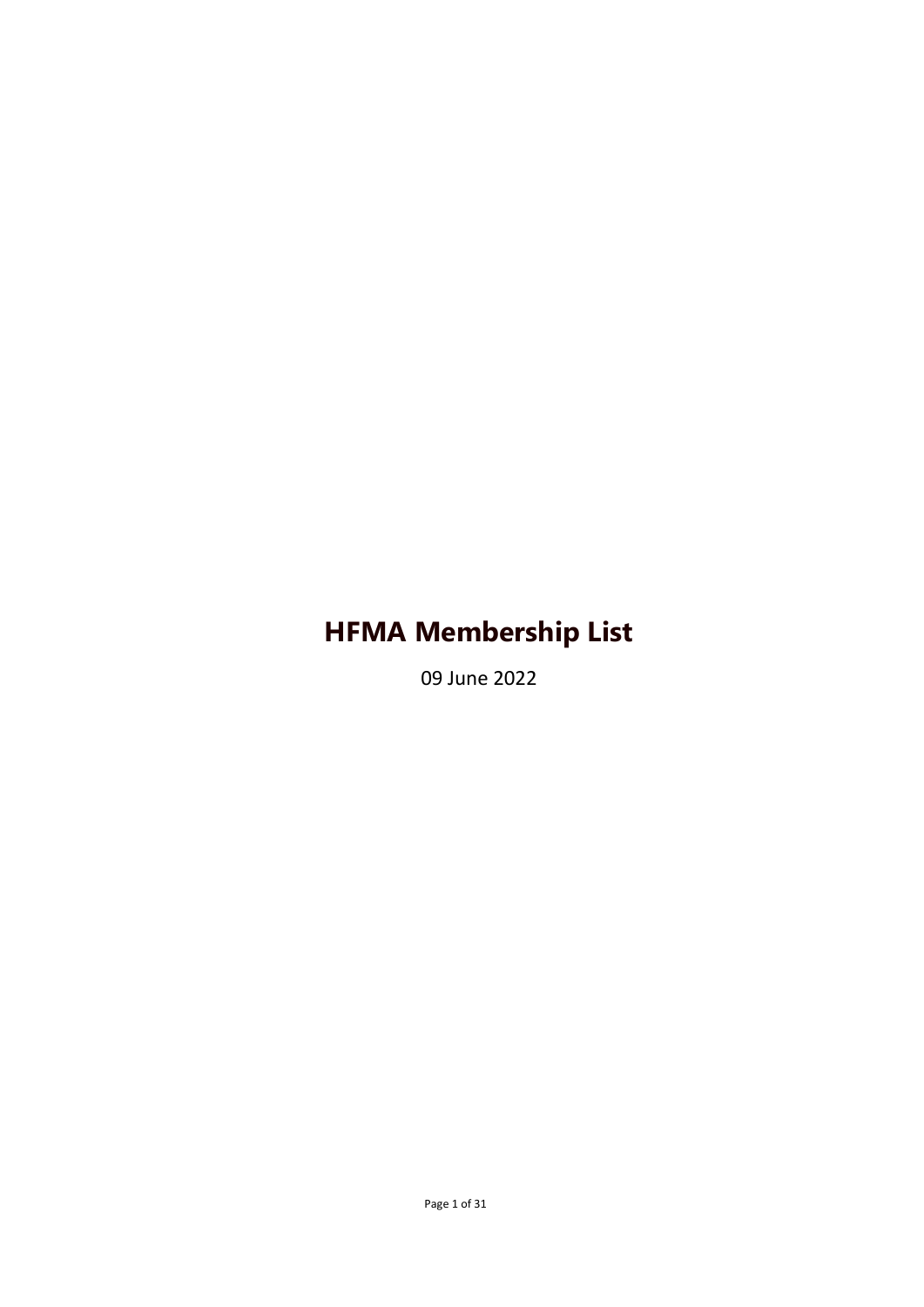**A. Vogel Ltd Website:** [www.avogel.co.uk](http://www.avogel.co.uk/) Riverside Business Park Irvine KA11 5DD **Telephone: Trade Enquiries:** - **Categories: Absolute Collagen Website:** [www.absolutecollagen.com](http://www.absolutecollagen.com/) 49 Greek Street, London W1D 4EG<br>Telephone: **Telephone:** 02039620370 / 07801038447 **Trade Enquiries:** Darcy Laceby - darcy@absolutecollagen.com Categories: *Health & Wellness supplements. A Collagen specialist focused on the D2C Channel. Highly customer centric* **ADM Natural Health & Nutrition Website:** [www.admworld.com](http://www.admworld.com/) Church Manorway, Erith Kent DA8 1DL **Telephone:** 01322 443008 **Trade Enquiries:** -<br>**Categories:** M1, M2 **Categories:** *Marketing and distribution of natural - source Vitamin E, mixed tocopherols, Novasoy Soya isoflavones and phytosterols manufactured by ADM in the USA.* **ADM Protexin Limited Website:** [www.protexin.com](http://www.protexin.com/)

Lopen Head, Somerset TA13 5JH **Telephone:** 01460 243230 **Trade Enquiries:** -

**Categories:** G1, G2, G3

### **Agroceutical Products Ltd Website:** [www.agroceutical.com](http://www.agroceutical.com/)

The Old Stables, Fedwlydan Glasbury-on-Wye, Powys HR3 5ND **Telephone:** 01497 847278 **Trade Enquiries:** - **Categories:**

Page 2 of 31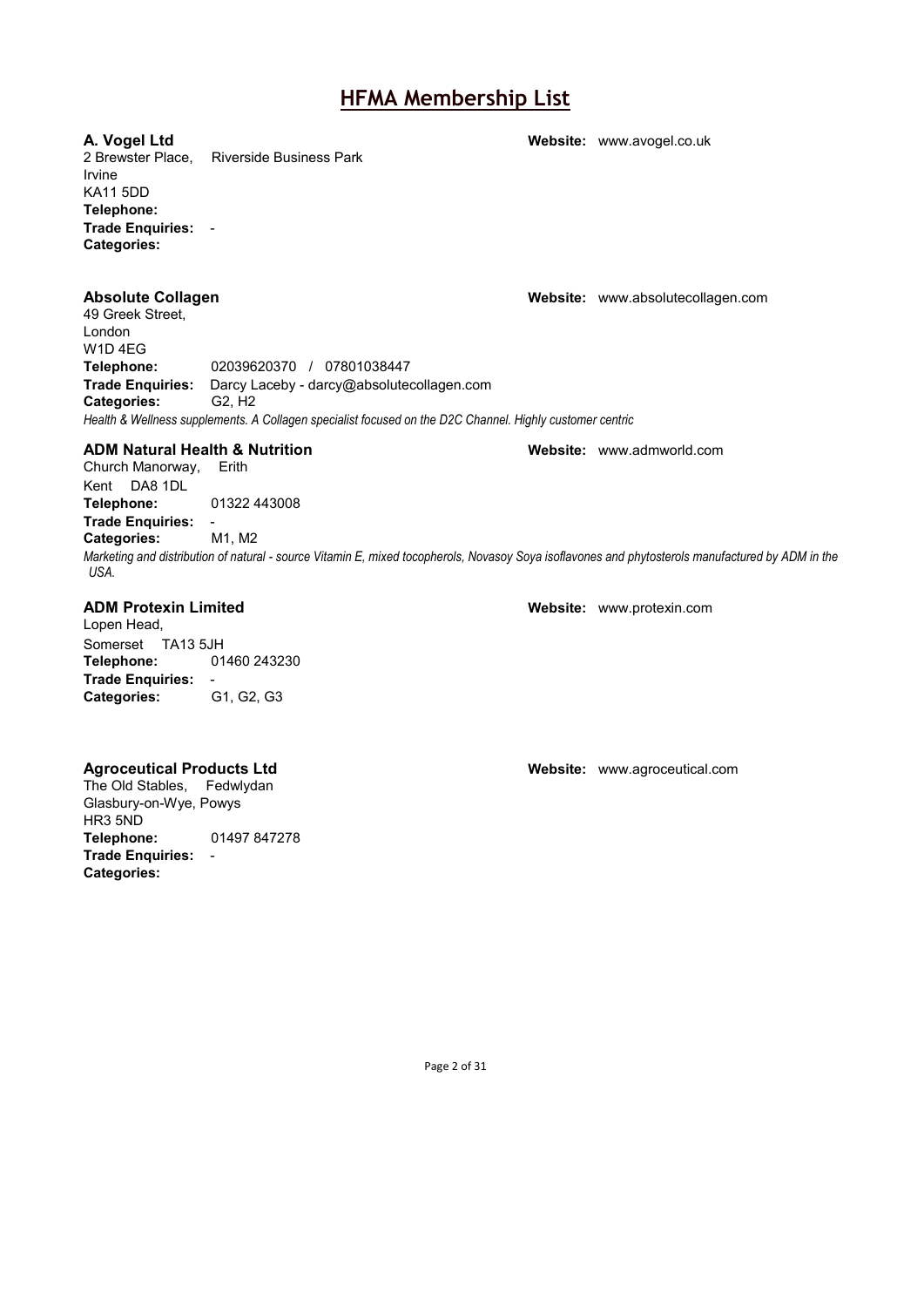**AstaReal AB Website:**

Forumvنgen 14, P.O. Box 538 131 53 Nacka **Telephone:** +46 (0)85701 3950 **Trade Enquiries:** 

**Categories:** F1, G1, L1, M1

Astareal AB is a leader in research based natural astaxanthin products, that are marketed unther the AstaREAL® brand. AstaReal offers a range of *bulk nautral astaxanthin products and fit different applications as well as finished formulations containing AstaREAL® natural astaxanmin*

### **Au Naturel (UK) Inc Website:**

Uni 1 Platinum Road, Urmston Manchester M41 7LJ **Telephone:** +31(0) 6 28884668 **Trade Enquiries:** Johann O'Hara - johara@nutracorp.com **Categories:**

*Nutraceutical Corperation as a manufacture passionately provide healthy lifestyle solutions. Au Naturel UK, a subsidiary of Nutraceutical Corp., markets and distributes Nutraceutical's branded nutritional supplements and other natural products sold to and through health and natural food stores.*

Stevenage Biosciences Catalyst, Gunnels Wood Road Stevenage SG1 2FX **Telephone: Trade Enquiries: Categories:** G2, G3 *Avacare believes excellent nutritional support should be accessible to every child, adult and family throughout their lives. Our core values include: 1. A product must be good enough to give to their own families 2. Best-in-Market products that work 3. Substainability conscious*

220 Wards Road, Ilford IG2 7DY<br>Telephone: **Telephone:** +91 9328993399 **Trade Enquiries:** Himanshu Chimanlal Vyas - hcvvas@gmail.com **Categories:**

### **Ayurnet Healthcare Limited Website:** [www.ayurnethealthcare.com](http://www.ayurnethealthcare.com/)

220 Wards Road, Ilford Essex IG2 7DY **Telephone:** +91 932 899 3399 **Trade Enquiries:** Himanshu Chimanlal Vyas - marketing@ayurnethealthcare.com **Categories:** G2, H2, L2

*Ayurnet Healthcare Limited is an innovative Ayurvedic/Herbal Products manufacturer and exporter seeking to bridge the ancient knowledge of Indian herbs with the 21st century modern world through Ayureda. To this end we strive to attain international standards in all our activities and nurture it as our corporate guidline. Our corporate edifice is built on ideal human assets, optimal technology arrays, indigenous know-how and fine blend of innovative, time-tested and trusted practices. Ayurnet has built a rock-solid repulation for its quality consciousness and innovative R & D culture. Today the company produces and markets a range of Herbal & Nutraceuticals Products.*

Page 3 of 31

**AvaCare Ltd Website:** <http://avacare.co.uk/>

**Ayurnet Healthcare Limited Website:** [www.ayurnethealthcare.com](http://www.ayurnethealthcare.com/)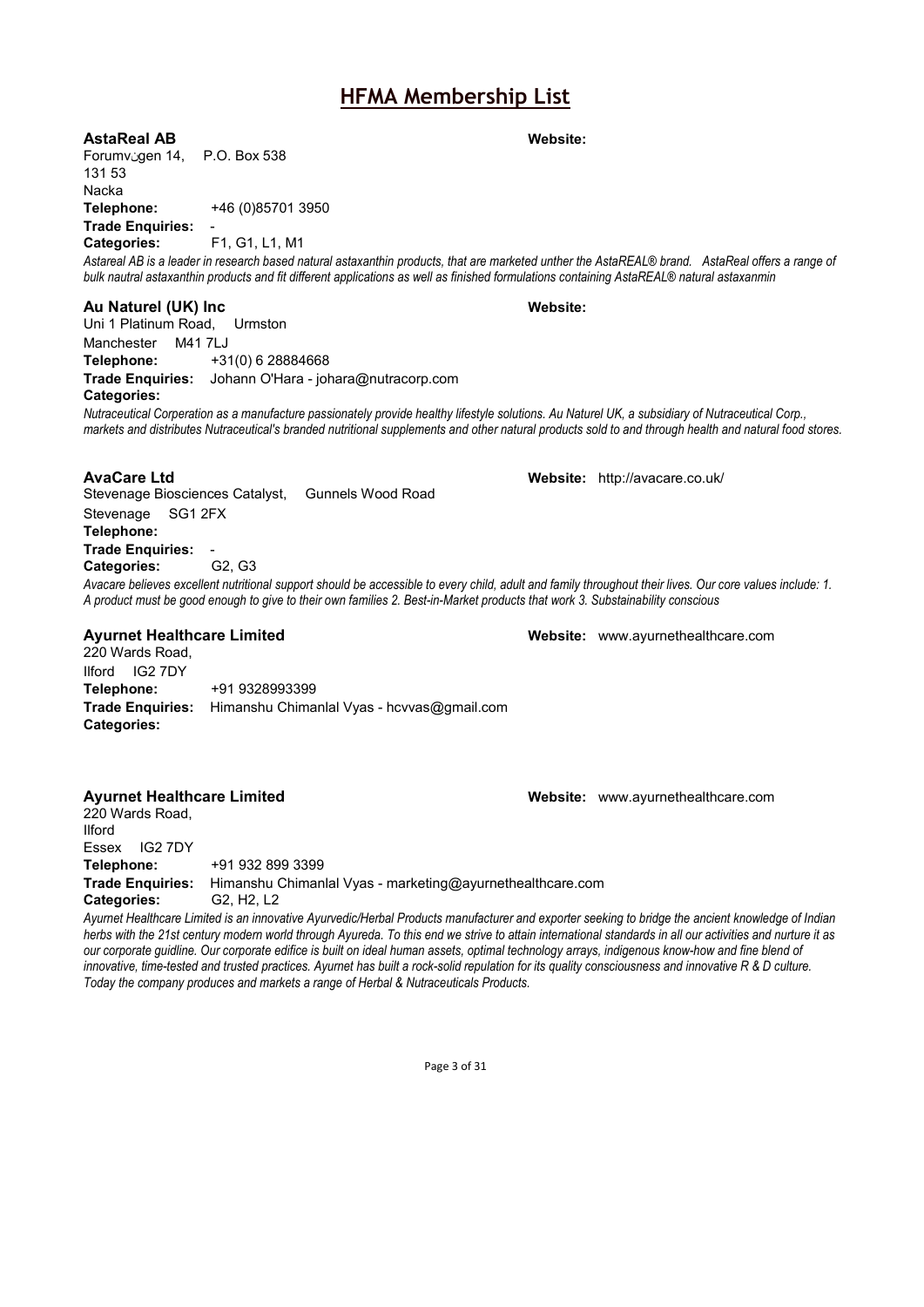**Better You Website:** [www.betteryou.com](http://www.betteryou.com/) Unit 24, Shortwood Court, Dearne Valley Parkway Barnsley S74 9LH **Telephone:** 01226 814 030 **Trade Enquiries:** Greg Weatherhead - greg.weatherhead@betteryou.com **Categories:**

**BioCare Ltd Website:** [www.biocare.co.uk](http://www.biocare.co.uk/) 1 Hedera Road, Ravensbank Business Park Redditch B98 9EY<br>Telephone: **Telephone:** 0121 433 3727 **Trade Enquiries:** - **Categories:** A2, G1, H1, G2, H2, G3, J2

Milton House, Gatehouse Road Aylesbury Buckinghamshire HP19 8EA **Telephone: Trade Enquiries:** David Webb - david@biogredia.com **Categories:** B1, C1, F1, G1, G3, H1, L1, M1 *Ingredient distributor and food supplement supplier*

### **Bio-Nature Ltd Website:** [www.lemonmyrtle.co.uk](http://www.lemonmyrtle.co.uk/)

Trafalgar Park, Admiral Way Keighley West Yorkshire BD21 3LN **Telephone:** 01535 611446 **Trade Enquiries:** - **Categories:** J2, G1 *Importer and distributer of health food products*

### **Bioniq Health-Tech Solutions Limited <b>Website:** [bioniq.com](http://bioniq.com/)

1-45 Durham Street, London SE11 5JH **Telephone: Trade Enquiries:** Boris Kofman - b.kofman@bioniq.co **Categories:** 

**Biogredia UK Limited Website:** Website: [www.biogredia.com](http://www.biogredia.com/)

Page 4 of 31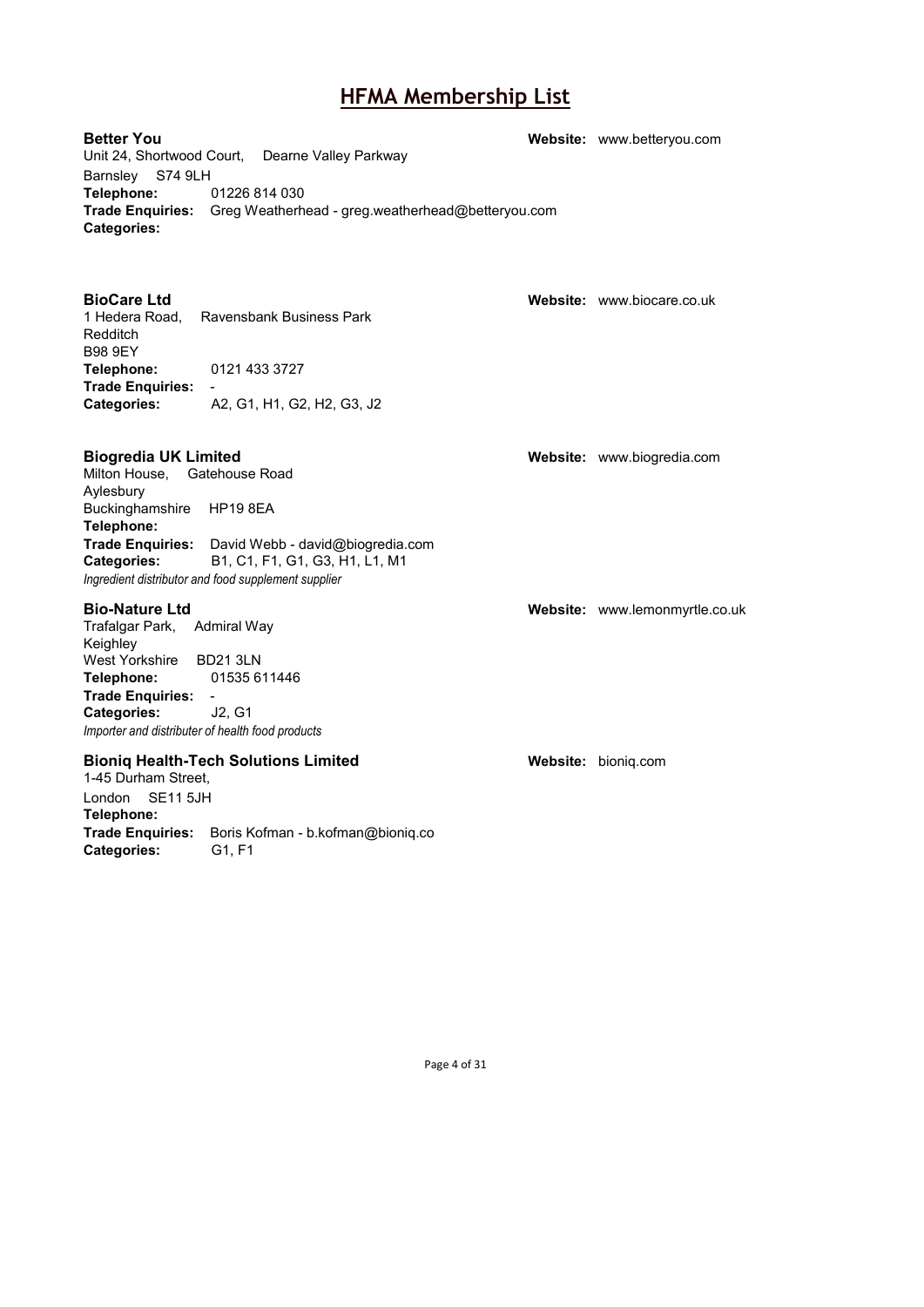1 Beech Road, Bournville Birmingham West Midlands B30 1LL **Telephone:** 0121 628 1901

**Trade Enquiries: Categories:** G2

*Bonutri is a new company formed from a lifetime's experience in food supplements and nutrition excellence. Our developing range of products provides advanced and comprehensive nutritional solutions to practitioners and retailers who offer professional advice.*

5a Chatsworth Gardens, London W3 9LN **Telephone: Trade Enquiries: Categories:** C1, C2, G1, G2, H1, H2 *Development, marketing & manufacture of advanced anti-aging supplements & Products for optimum cellular health. Using the latest advances in* 

**Bonusan BV Bonusan BV Website:** [www.bonusan.nl](http://www.bonusan.nl/)

**Categories:** G1, G2, G3 *Bonusan takes the most recent scientific knowledge about natural substances and translates it into food supplements for use by physicians and other therapists. We manage our own research, manufacturing and develoments of food supplements and phytotherapeutic products. We share our most recent knowledge via a unique training and information programme*

### **Bridge Farm Nurseries Website:** [www.bridgefarmgroup.co.uk](http://www.bridgefarmgroup.co.uk/)

Horseshoe Road, Spalding

Lincolnshire PE11 3JB **Telephone: Trade Enquiries:**<br>Categories: **Categories:** A1, B1, C1, F1, G1, H1, J1, M1 *Grower of industrial Hemp, Ornamental Plants and Culinary Herbs*

Edisonstraat 64,

Numansdorp 3281 NC

**Trade Enquiries:** -

**Telephone:** 0031 186 577145

Unit B-2 Parkway,, Heston TW5 9QA **Telephone: Trade Enquiries:** - **Categories:** 

*BSCG Group is an innovative global product development company that develops, owns and markets a variety of brands created through thought, experience and a true understanding of the consumers' needs. We provide the world with products and brands that are good for the planet and good for its people.*

**BSCG UK Ltd Website:** [www.bscg-group.com](http://www.bscg-group.com/)

Page 5 of 31

**BioTech Life Sciences Website:** [www.btl.science](http://www.btl.science/)

**Bionutri Limited Website:** [www.bionutri.co.uk](http://www.bionutri.co.uk/)

*Neuroscient, Epigenetics, Phytochemicals & Biotechnology*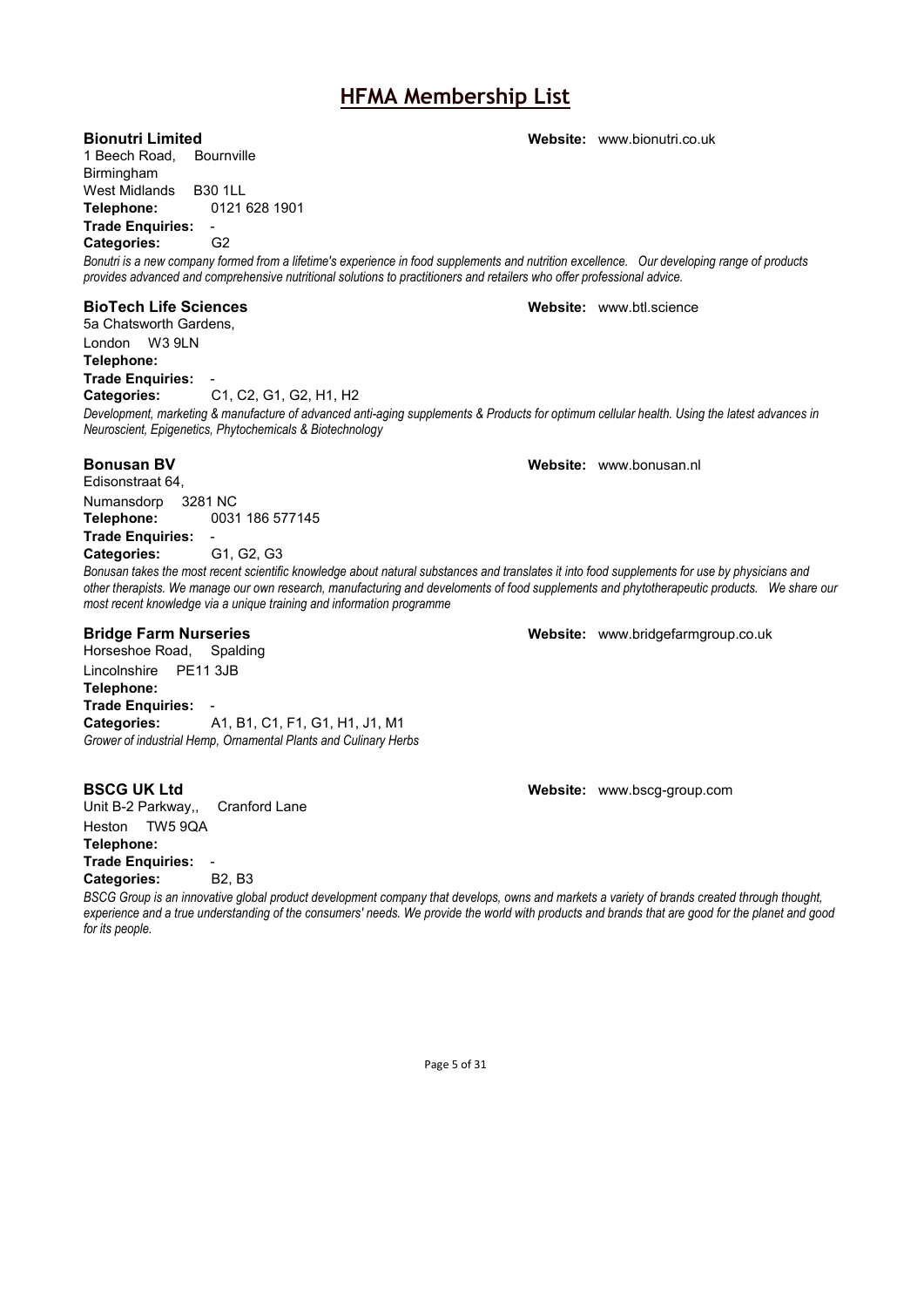### **BSPG Laboratories Limited <b>Website:** Website: [www.brainsbio.com](http://www.brainsbio.com/)

3rd floor South Pod, Discovery Park House, Ramsgate Road, Sandwich KENT CT13 9ND

**Telephone:**

**Trade Enquiries:** 

**Categories:** F1, F2, F3, G1, G2, G3, M1, M2, M3 BSPG Lboratories, a subsidiary of Brains Bioceuticals is manufacturer of API grade Hemp CBD. The facility has been approved by MHRA for the *GMP process and the API is registered with MHRA. The ingredient is used in the pharmaceuticals and nutraceutical industry for drugs, food supplements, cosmaceuticals and pet foods.*

### **Cambridge Nutraceuticals Ltd Website:** [www.futureyouhealth.com](http://www.futureyouhealth.com/)

Ravenscroft House, 59-61 Regent Street **Cambridge** CB2 1AB **Telephone:** 01223 750874 **Trade Enquiries:** - **Categories:** 

*Manufacture and marketing of health supplements*

### **Capsugel Website:** [www.capsugel.com](http://www.capsugel.com/)

Rijksweg 11, 2880 Bornem Belgium **Telephone:** 00 323 890 0511 **Trade Enquiries:** - **Categories:** G3, H3

World's leading supplier of vegetable and gelatine empty two piece capsules. Manufacturers of liquid filled two piece vegetable and gelatine *capsules. Soft gel capsule producer. Supplier of capsule filling machines. 2017 merge with Healthspark*

### **Cheeky Nutrition (KPG Trading Ltd) Website:** [www.cheekynutrition.com](http://www.cheekynutrition.com/) 18 Soho Square,

London W1D 3QL **Telephone:** +44 (0)7522 469 928 **Trade Enquiries:** Karen Slater - Karen@cheekynutrition.com **Categories:** G2, G3

*Cheeky Nutrition is a registered and independent brand of Vitamins and health Supplements based and manufactured in the UK to GMP standards BRC Audited and Certified. Sold worldwide online avaiIable to Trade and other quality outlets. Live Healthier, Live Longer.*

### **Chiesi Limited Website:** [www.chiesi.com](http://www.chiesi.com/)

333 Styal Road, Manchester M22 5LG<br>Telephone: **Telephone:** 01614885555 **Trade Enquiries:** Alison Pickles - customerservices.uk@chiesi.com **Categories:**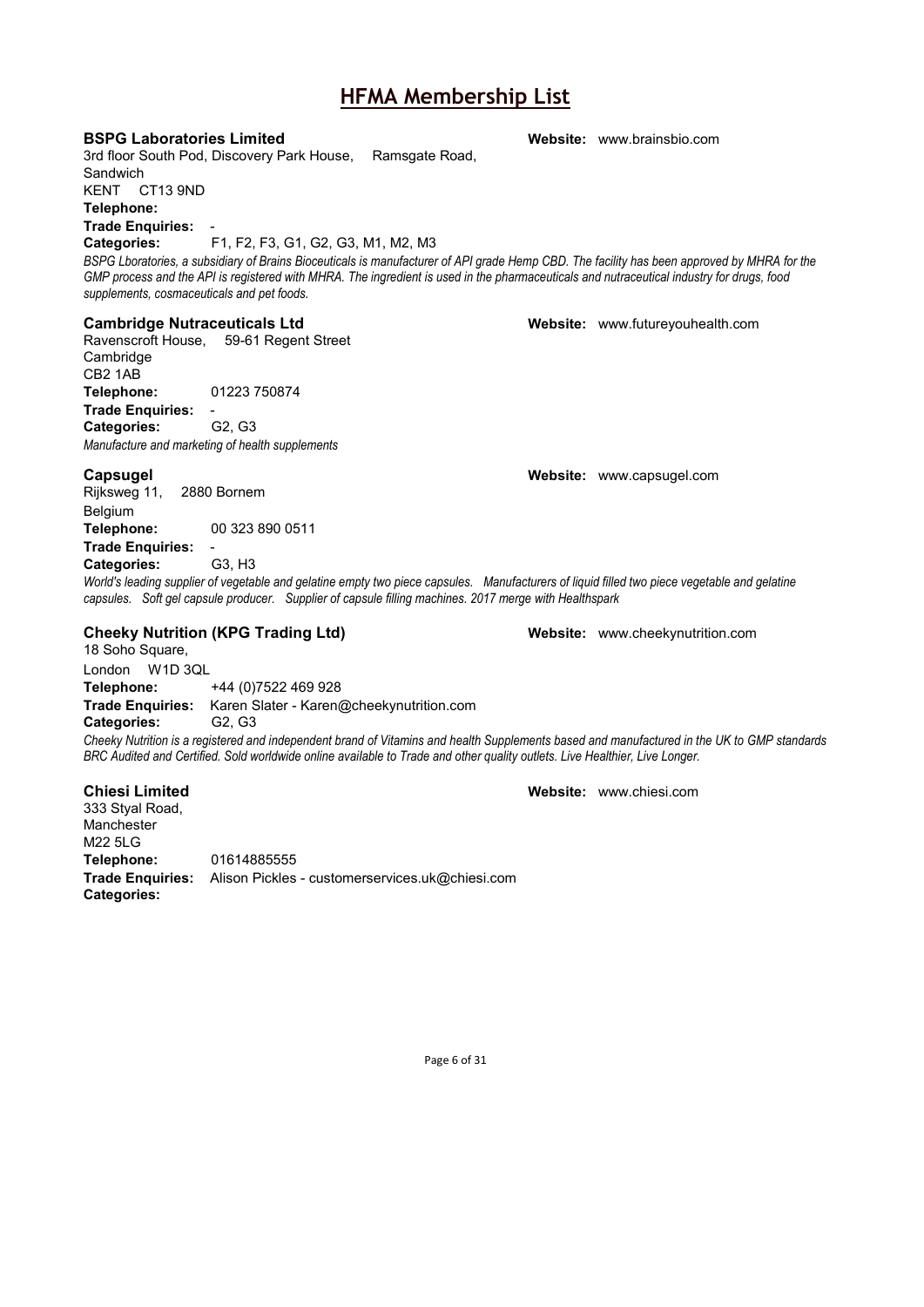### **Chrysalis Health and Beauty Website:** [www.chrysalisweb.com](http://www.chrysalisweb.com/)

50-72 Gauntley Street, Nottingham

NG7 5HF

Springmead Farm, Combe St.Nicholas Chard TA20 3HS<br>Telephone:

**Trade Enquiries:** -

**Categories:**

**Telephone:** 0115 9708338

**Trade Enquiries:** Nick Bennett - nickbennett@chrysalisweb.com<br>**Categories:** G1 & G3 **Categories:** 

**Telephone:** 07980827623

*Chrysalis is a UK-based manufacturer of Nutritional Supplements. Our experienced team specialise in the design, formulation and manufacture of a wide range of Health & Beauty products, We manufacture and pack: tablets, hard shell capsules and liquid formats.*

# **CJS Solutions Website:** <http://www.cjssolutions.co.uk/>

**Clasado Limited Website:** <https://clasado.com/> Imperium Building, Worton Grange Reading RG2 0TD **Telephone:** 0118 338 5085 **Trade Enquiries:** - **Categories:** G2

*Clasado Biosciences is the developer of Bimuno prebiotic supplements, designed to nourish 'good' gut bacteria and make everyday gut health simple. Including the award-winning Bimuno DAILY as well as Bimuno IBAID and Bimuno TRAVELAID, the range is available at leading retailers and on Bimuno.com.*

Centre for Nutrition & Lifestyle Management, Chapel Garden, 14 Rectory Road Wokingham Berkshire RG40 1DH **Telephone:** 0118 9798686 **Trade Enquiries:** - **Categories:** B2, C2, E2, F2, G2, H2, K2

*Centre of Nutrition Training offering BSc, MSc and NLP training courses in nutrition cookery, food & NLP*

### **Coastal Health Website:** [www.coastalhealth.co.uk](http://www.coastalhealth.co.uk/)

Rookery Business Park, Unit 4, Silver Street, Besthorpe Attleborough Norfolk NR17 2LD **Telephone:** 01603 327815 **Trade Enquiries:** 

**Categories:** F2, F3, G2, G3, L2, L3, M2, M3

Coastal health supplies contract bulk and packaged food supplements (tablets, capsules, soft gels and powders) to the trade via importing and *sourcing domestically.*

Page 7 of 31

**CNELM Ltd Website:** [www.cnelm.co.uk](http://www.cnelm.co.uk/)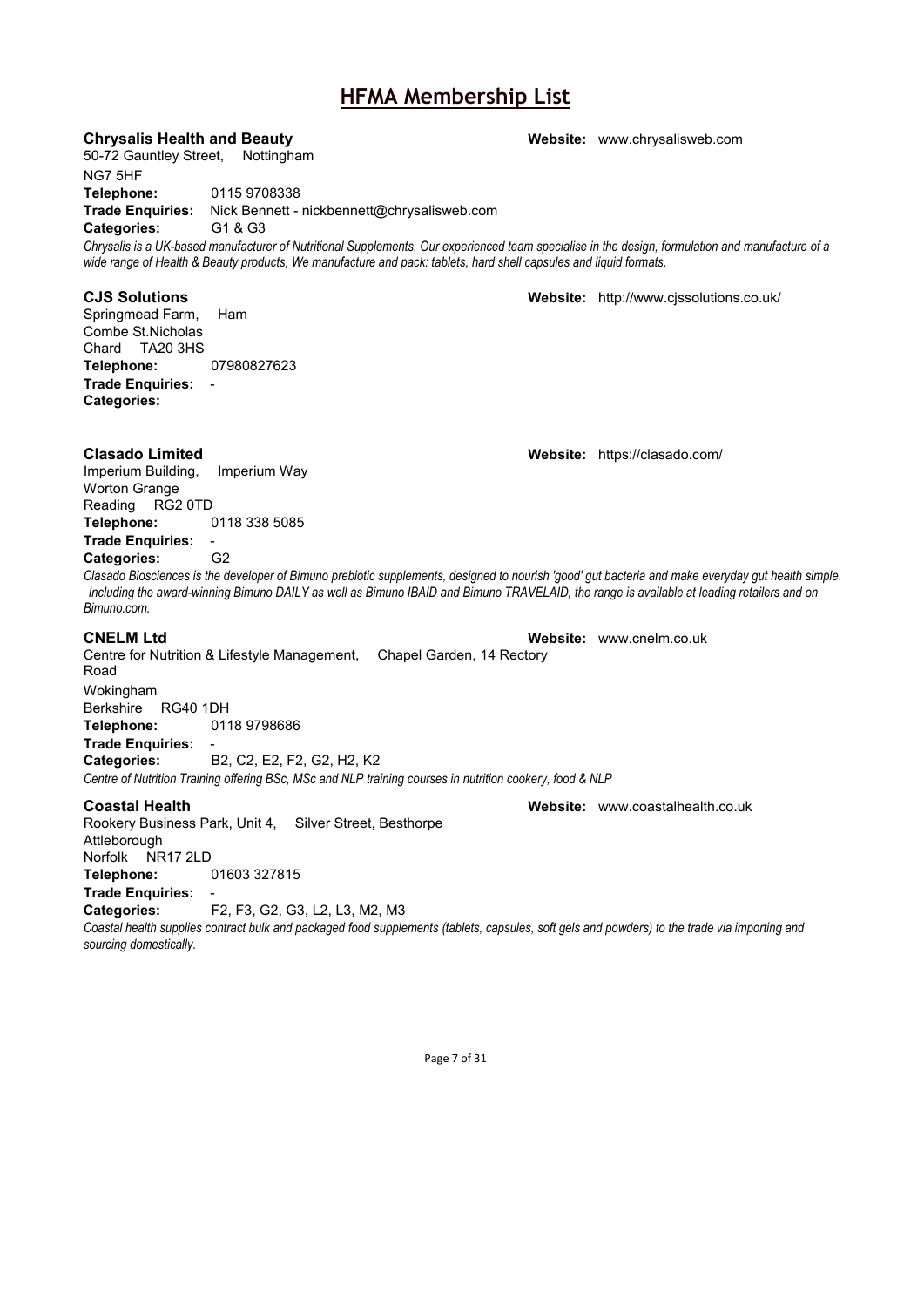**Colltec Laboratories Limited Website:** [www.feelingenious.com](http://www.feelingenious.com/)

Suite 345, 50 Eastcastle Street London W1W 8EA **Telephone: Trade Enquiries:** David Hyland - davidhyland@colltec.com **Categories:**

**Comvita UK Ltd Website:** [www.comvita.co.uk](http://www.comvita.co.uk/) Post Box 220, 5 High Street Maidenhead Berkshire SL6 1JN **Telephone:** 01628 779460 **Trade Enquiries:** -

**Categories:** B1, B2, G2, H2, J2

*Comvita has a global reputation for premium healthcare products and is committed to the development of innovative natural products based on scientific research. Backed by a proud 30-year heritage in therapeutic bee-based products, Comvita is the world's largest manufacturer and marketer of Leptospermum honey, however in more recent times the company has been developing other innovative and unique ingredient platforms that meet consumer preferences in natural healthcare. Comvita offers products in the categories of Woundcare, Healthcare, Skincare and Functional Food.*

**Conella Holdings Ltd Website:** [www.conellahealth.com](http://www.conellahealth.com/) 18 Hulham Road, Exmouth EX8 3HS **Telephone:** 03333703256 **Trade Enquiries:** - **Categories:**

**Consult Nutrition Ltd Website:** [www.consultnutrition.co.uk](http://www.consultnutrition.co.uk/) Dissington Hall Business Hub, Dalton Newcastle upon Tyne NE18 0AD **Telephone: Trade Enquiries:** Katherine Andreasen - katherine@consultnutrition.co.uk **Categories:**

### **Covington & Burling LLP Website:** Website: [www.cov.com](http://www.cov.com/)

265 The Strand, London WC2R 1BH<br>Telephone: 02 **Telephone:** 020 7067 2000 **Trade Enquiries:** - **Categories:** *Law firm providing advice to marketers of health foods in the UK, EC, EC Member States and the USA.*

Page 8 of 31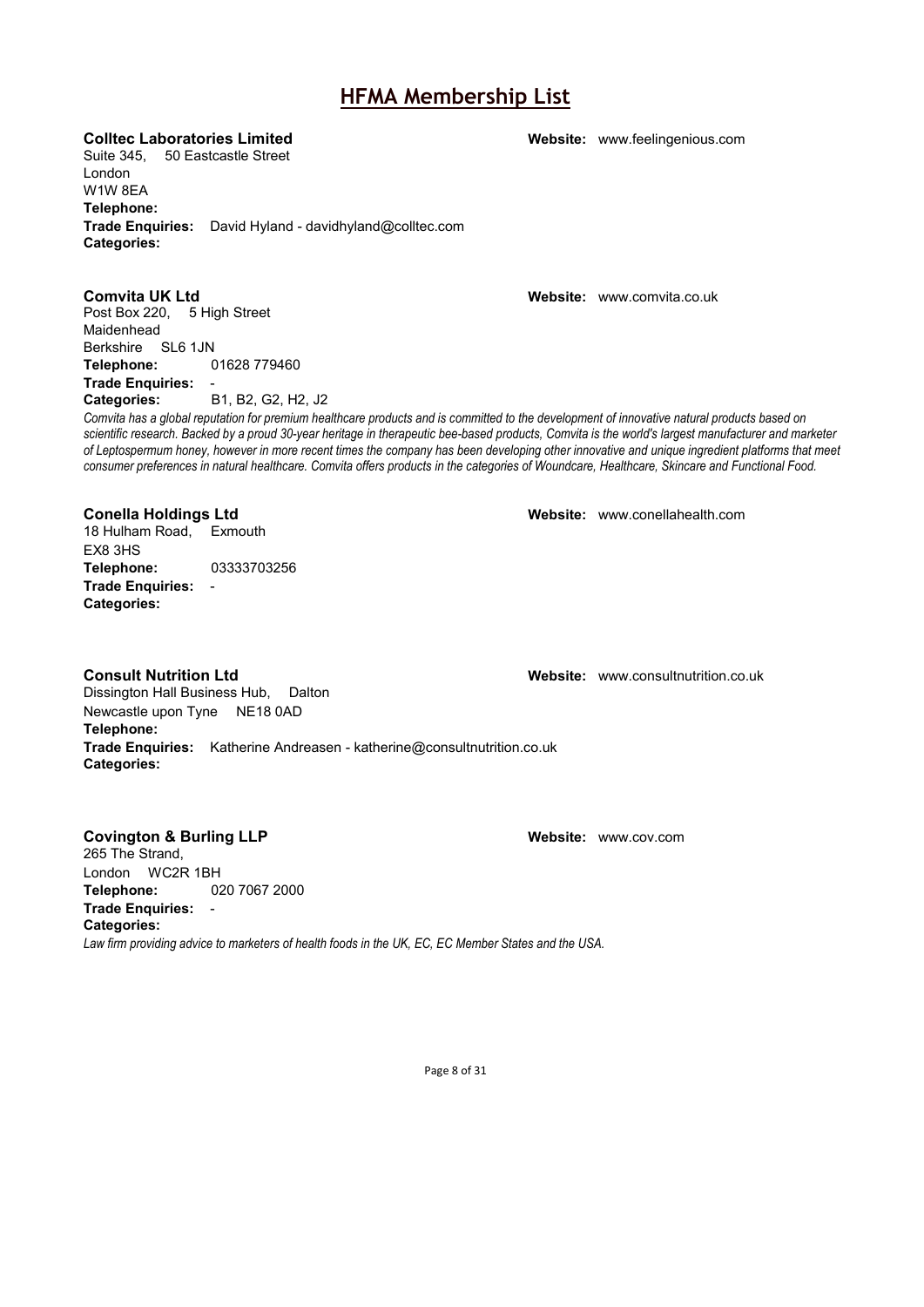**Cress Ltd Website:** [www.cressuk.com](http://www.cressuk.com/) Unit B1 Street Farm, North Street Hundon Suffolk CO10 8EE **Telephone:** 01440 786644 **Trade Enquiries:** - **Categories:** *Importer and distributor of natural remedies, supplements and health foods representing brands in the UK: Api-ar, Bional, Gehwol, Planet Blue, RF3 (anti-radiation headsets for mobile phones) and Vitazyme.* **Cytoplan Limited Website:** [www.cytoplan.co.uk](http://www.cytoplan.co.uk/) Unit 8, Hanley Workshops, Hanley Swan Worcester WR8 0DX **Telephone:** 01684 310099 **Trade Enquiries:** - **Categories: D & P Limited Website:** <http://www.phytob.com/> Le Prevot, La Grande Route De St Clement St Clement Jersey JE2 3QQ **Telephone:** 01534 738 737 **Trade Enquiries:** - enquiries@phytob.com **Categories:** *Marketing phytobiophysics flower formulas through Nutri (import & Export) Ltd to practitioners in UK and PPC (Galway) Ltd in Ireland.* **DCC Health & Beauty Solutions Ltd Website:** [www.dcchealthandbeauty.com](http://www.dcchealthandbeauty.com/) Hardwick Road, Astmoor Runcorn Cheshire WA7 1PH<br>Telephone: 0 **Telephone:** 01928 573734 **Trade Enquiries:** - **Categories:** *Contract manufacturing of Product development, tabletting, hard gelatine encapsulation,sachet filling, softgel encapsulation, contract manufacturing of nutraceuticals oils, vitamins, herbals.* **Diana Royal Jelly Website:** [www.dianaroyaljelly.com](http://www.dianaroyaljelly.com/) 12 Brudnell, Windsor SL4 4UR **Telephone: Trade Enquiries:** Tom Conn - Tom@genhealthcare.co.uk **Categories:**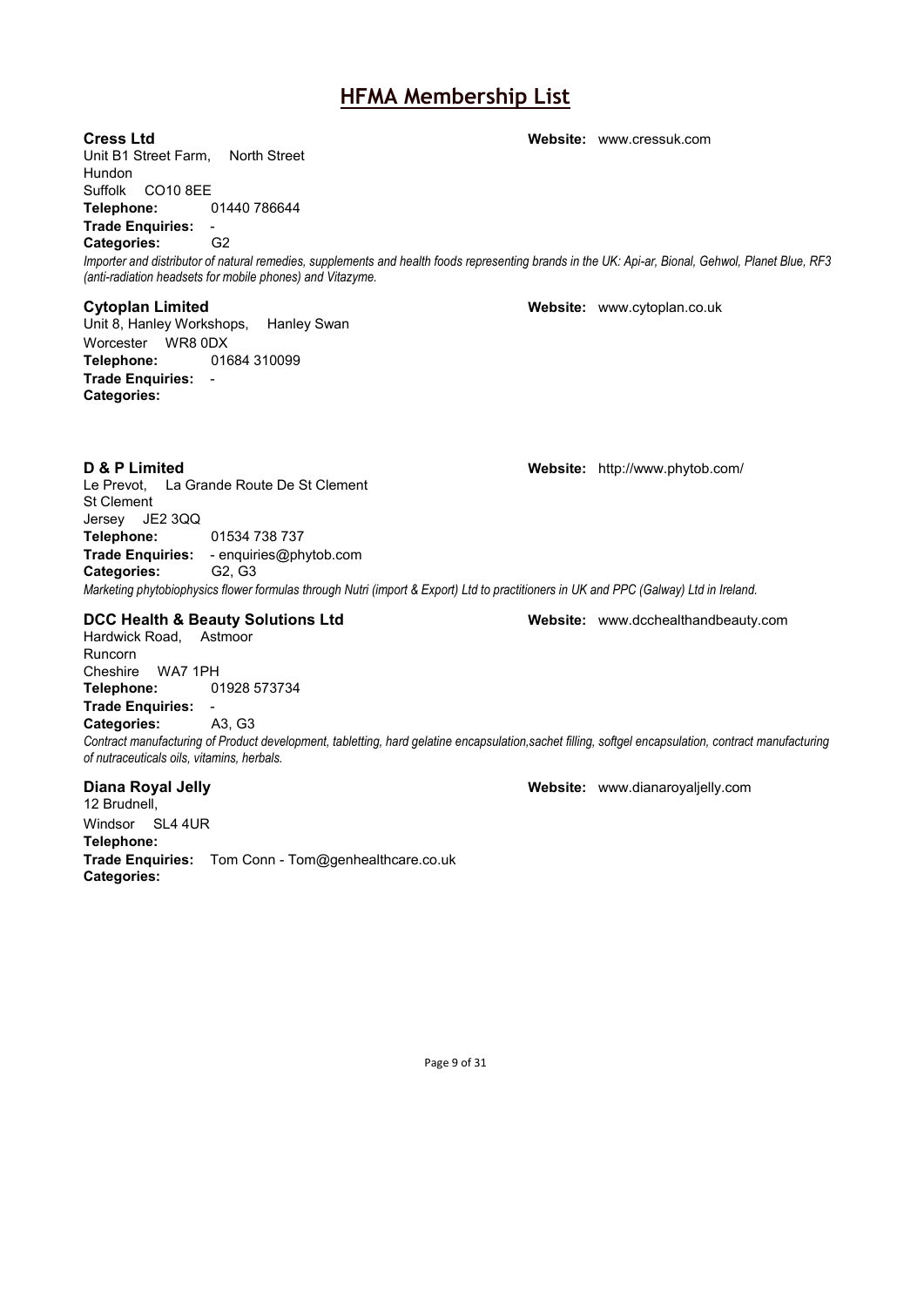101 Crundale Av, London NW9 3PS **Telephone:** 02074352372 **Trade Enquiries:** Abi Olarewaju - abi@dragonflycbd.com **Categories:**

771 Commerce Drive, Venice FL 34292 USA<br>**Telephone: Telephone:** 888 918 1118 **Trade Enquiries:** Kristin - Kristinharroun@Enzymedica.com **Categories:** G, G2, G3, E1, E2, E3

### **Equilibrium Labs (UK) Ltd Website:** [www.equilibriumlabs.com](http://www.equilibriumlabs.com/)

55-58 Quadrant House, Pall Mail London SW1Y 5JH **Telephone: Trade Enquiries:** Elena Cheker - elena@equilibriumlabs.com

### **Categories:**

*Equilibrium Labs is a biotechnology company that's on a mission to help improve the health and mental/physical well-being of every person on the planet.Employing cutting-edge molecular biology and a potent blend of natural ingredients selected for their regenerative and detoxifying qualities, our revolutionary range of products has been specially developed to promote optimum liver function and holistic health.*

45A Carfax, Horsham West Sussex RH12 1WQ **Telephone:** 01403 217772

**Trade Enquiries:** - **Categories:** E2, F2, G2, H2, E3, F3, G3, H3, M2 *We provide a complete service - research, development and supply of nutritional supplements. Various dosage forms including tablets, hard & soft capsules, powders and liquids in bulk and packed formats. We source and supply a full range of raw materials*

### **Evo Nutrition & Health Ltd Website:** [www.evonutrition.com](http://www.evonutrition.com/)

Unit 12, Sefton Business Park Olympic Way Liverpool L30 1RD **Telephone:** 0151 5411392 **Trade Enquiries:** Mark Czappan - markczappan@evonutrition.com **Categories:**<br>Additonal contact: Joanna Skladnik *Additonal contact: Joanna Skladnik Company also known as Pharmanutrition*

**Enzymedica Website:** [www.enzymedica.com](http://www.enzymedica.com/)

**Euro OTC Pharma UK Ltd Website:** [www.euro-otc-pharma.co.uk](http://www.euro-otc-pharma.co.uk/)

Page 10 of 31

**Dragonfly Biosciences Website:** [www.dragonflycbd.com](http://www.dragonflycbd.com/)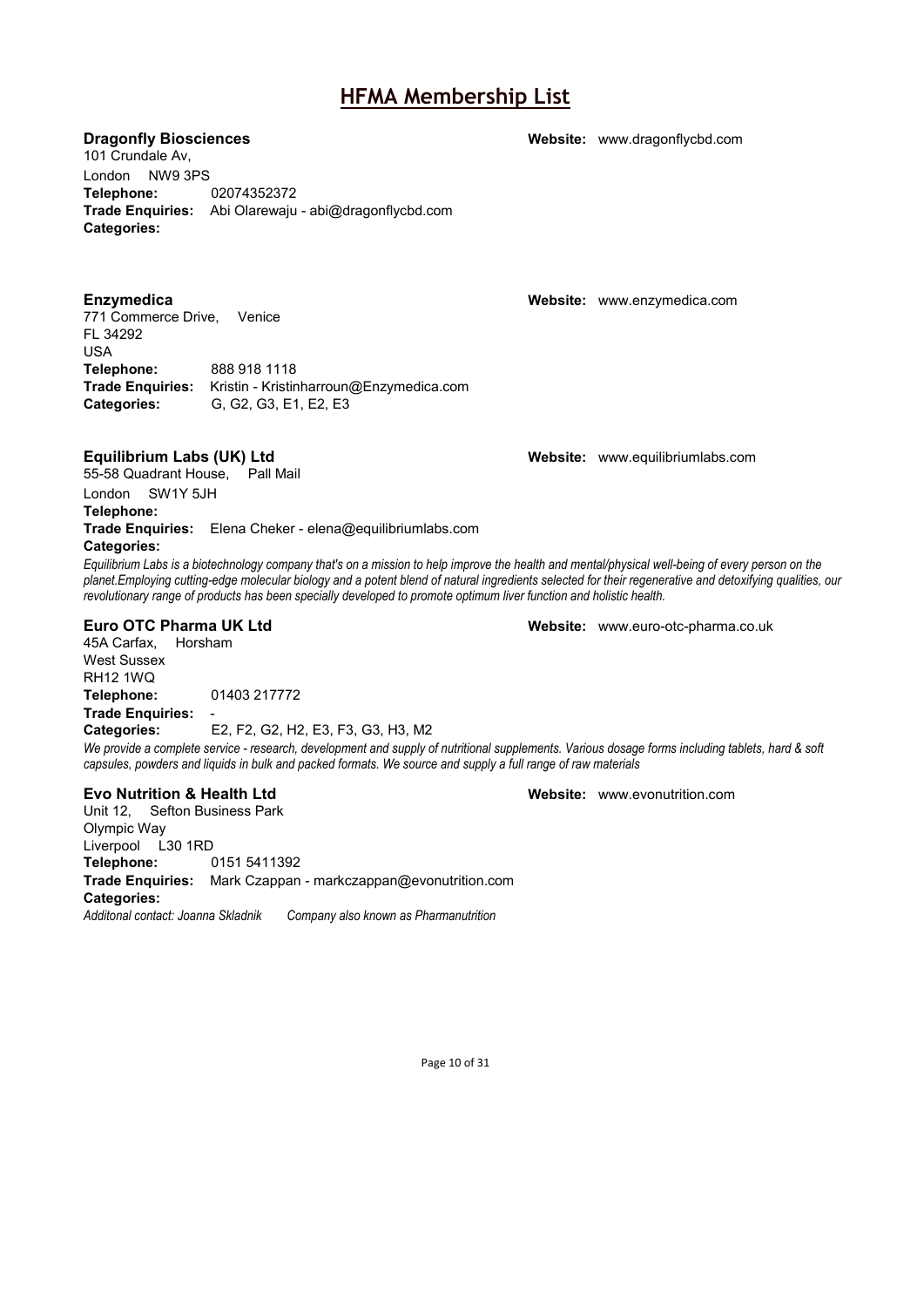**Fushi Wellbeing Website:** [www.fushi.co.uk](http://www.fushi.co.uk/) Unit 9, Roslin Square, Roslin Road South Acton London **Telephone:** 02039411855 **Trade Enquiries:** Rachael Geeves - Rachael@fushi.co.uk **Categories:** A1, C1, G1, & H1 *At Fushi, we combine the purest organic, Fushi fresh pressed oils and Fushi fresh ground herbs, sourced from the world's most ethical producers, and hand blend them in our London workshop to create award-winning health and beauty products.* **G & G Food Supplies Ltd Website:** <https://www.gandgvitamins.com/> Vitality House, 2-3 Imberhorne Way East Grinstead Sussex RH19 1RL **Telephone:** 01342 311401

**Trade Enquiries:** - **Categories:** B1, B3, E3, F3, G1, G2, G3 *Vitamin and mineral specialists for over 45 years. Services include: 24 hour mail order service, export to 20 countries, contract manufacturing and own label ranges created.*

### **G2 Naturals Ltd Website:** [www.g2naturals.co.uk](http://www.g2naturals.co.uk/)

17 Mortimer Hill, Tring Hertfordshire HP23 5JT<br>Telephone: 07999 641582 Telephone: **Trade Enquiries:** - **Categories:** 

### **General Nutrition Corporation (GNC) Website:**

300 Sixth Avenue, Pittsburgh PA - 15222 **Telephone:** 412 288 4761 **Trade Enquiries:** - **Categories:** B1, C1, E1, F1, G1, H1, J1 *Nutritional supplement company*

71-75 Shelton Street, London WC2H 9JQ **Telephone: Trade Enquiries:** - **Categories:** B2, C2, D2, E2, F2, G2, H2, J2, L2, M2 *Daily Oral Vitamin Spray*

**Geomana Website:** [www.geomana.com](http://www.geomana.com/)

Page 11 of 31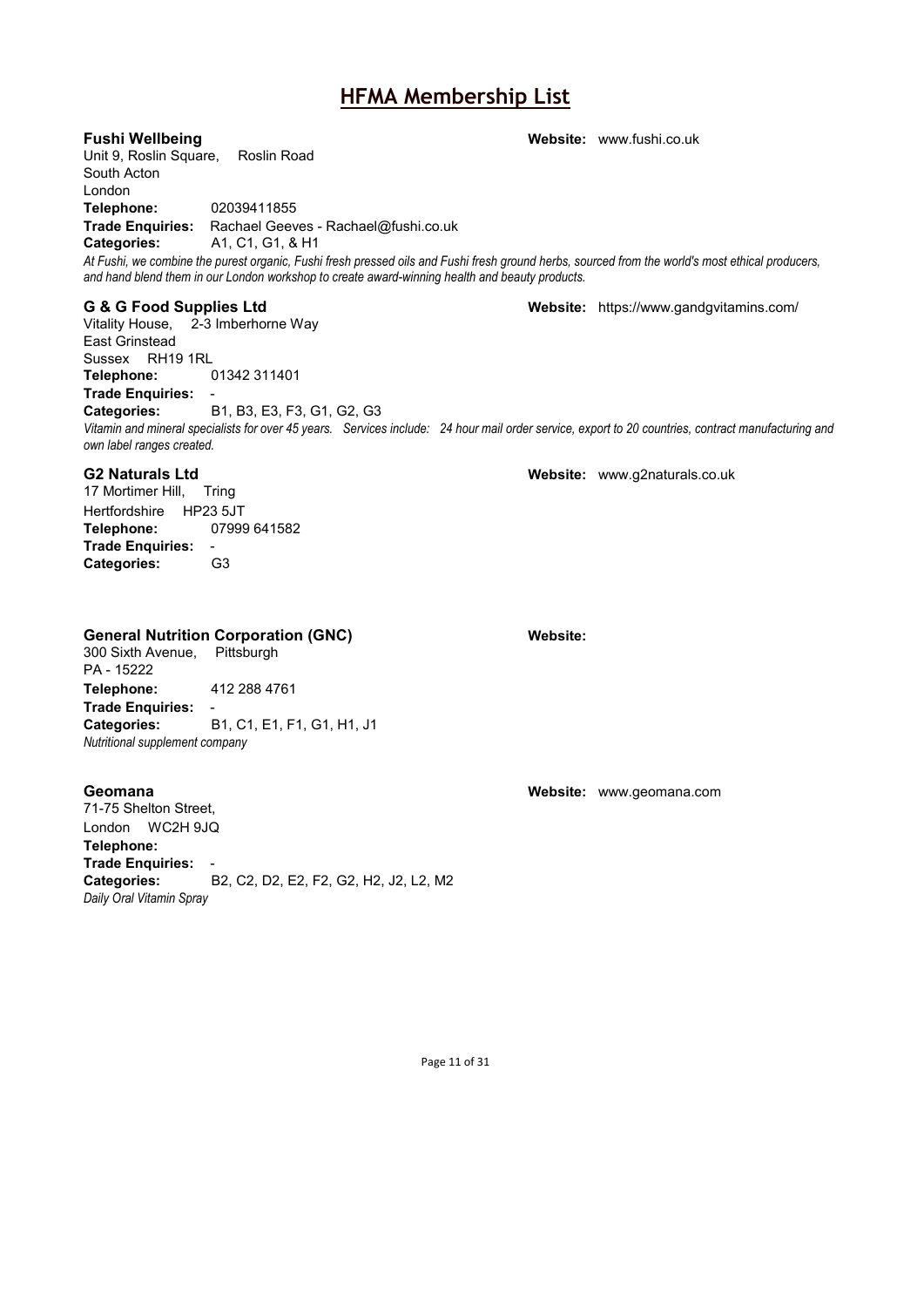Priors Hall, Priors Way Coggeshall Colchester CO6 1TW **Telephone:** 03302236636 **Trade Enquiries:** Charley Nicholls - charley@gmprioritypharma.co.uk **Categories:** G1, G3 *Research, development and manufacture of liposomal food supplements.*

**GR Lane Health Products Website:** [www.laneshealth.com](http://www.laneshealth.com/)

Sisson Road, Gloucester GL2 0GR **Telephone:** 01452 524012 **Trade Enquiries:** - **Categories:** B1, B2, D1, D2, G1, G2, H1, H2, H3, J1, J2, *The manufacture, marketing and exporting of natural medicines, health foods and nutritional supplements.*

Wework c/o Grass & Co, 12 Hammersmith Grove London W6 7AP **Telephone: Trade Enquiries:** - Categories:

*Here at Grass & Co we make the finest luxury CBD and aromatherapy products infused with complementary botanical ingredients. Our products enliven the senses while promoting relaxation and will create unforgettable experiences for your customer. As experts in CBD, branding and product design we can help you take your first step into the world of CBD.*

### **Hairburst Limited Website:** [www.hairburst.com](http://www.hairburst.com/)

4th Floor Yorkshire House, 26 East Parade Leeds LS1 5BD **Telephone:** 0113 33606546 **Trade Enquiries:** - **Categories:**

1 Westholme, The Firs, Bowdon Altrincham WA14 2TE **Telephone:** 9797 195 2235 **Trade Enquiries:** - **Categories:** 

*Creation, development and consumer marketing of innovative Health & Wellbeing brands meeting consumer needs. Brands include 'Mumkind' and 'Manflu' the company for men that matter.*

**GMPriority Pharma Ltd Website:** [www.gmprioritypharma.co.uk](http://www.gmprioritypharma.co.uk/)

**Grass & Co. Ltd Website:** [www.grassandco.com](http://www.grassandco.com/)

**Health & Wellbeing Brands Website:** [www.mumkind.com/www.manflu.com](http://www.mumkind.com/www.manflu.com)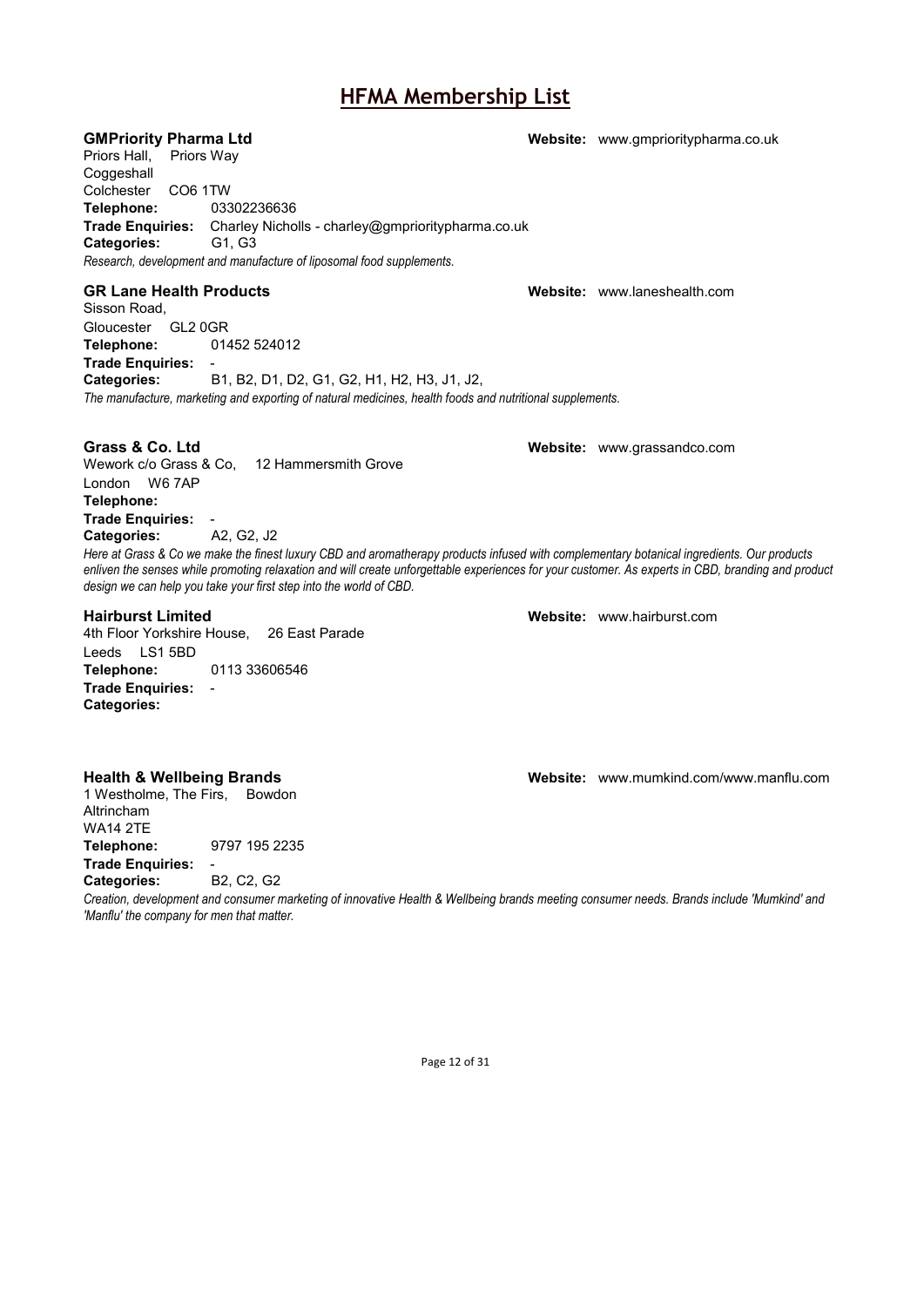**Health and Happiness Group (Swisse) Website:** [www.swisse.com](http://www.swisse.com/)

Suite 1.4, 100 Cambridge Grove London W6 0LE **Telephone:** 01793374129 **Trade Enquiries:** - **Categories:**

**Health and Her Website:** [www.healthandher.com](http://www.healthandher.com/) Tramshed Tech, Unit D, Pendyris Street **Cardiff** CF11 6BH **Telephone:** 03333055903 **Trade Enquiries:** Hannah Murphy - hannah@healthandher.com **Categories:** G2, L1, L2, K2

*To improve lives of millions of women around the world living with life-affecting symptons of perimenopause and menopause through bespoke formulated supplements accompanied by a digital support tool that allows daily tracking, tools and access to expert written content.*

### **Health Designs Website:** [www.bestcare-uk.com](http://www.bestcare-uk.com/)

Down Park Coach House, Turners Hill Road Crawley Down West Sussex RH10 4HQ<br>Telephone: 01342 **Telephone:** 01342 410303 **Trade Enquiries:** -

**Categories:** 

*Sales, Marketing and New Product Development Consultancy available. Regulatory, labels and copywriting services also provided. Over 25 years experience in the Health industry. Markets and Distributes: MicrOrganics Hawaiian Spirulina, Astaxanthin and Bestcare Himalayan Salt and the Robert Gray Detox products.*

**Health Leads UK Ltd Website:** [www.healthleadsuk.com](http://www.healthleadsuk.com/)

Horeb Business Park, Llandysul Ceredigion SA44 4JG **Telephone:** 01559 364711 **Trade Enquiries:** James Pearcy - james@healthleadsuk.com **Categories:**

Healthspan House, The Grange St Peter Port GY1 2QH **Telephone:** 01481711321 **Trade Enquiries:** Maarten van Deursen - Maarten@healthspan.co.uk

**Categories:** G2, F2, H2, J2

*Established since 1996, with a wide range of quality vitamin and mineral food supplements including sports nutrition, cosmetics and Traditional Herbal Midicines. For both direct to consumer and retail sales.*

Page 13 of 31

**Healthspan Ltd Website:** [www.healthspan.co.uk](http://www.healthspan.co.uk/)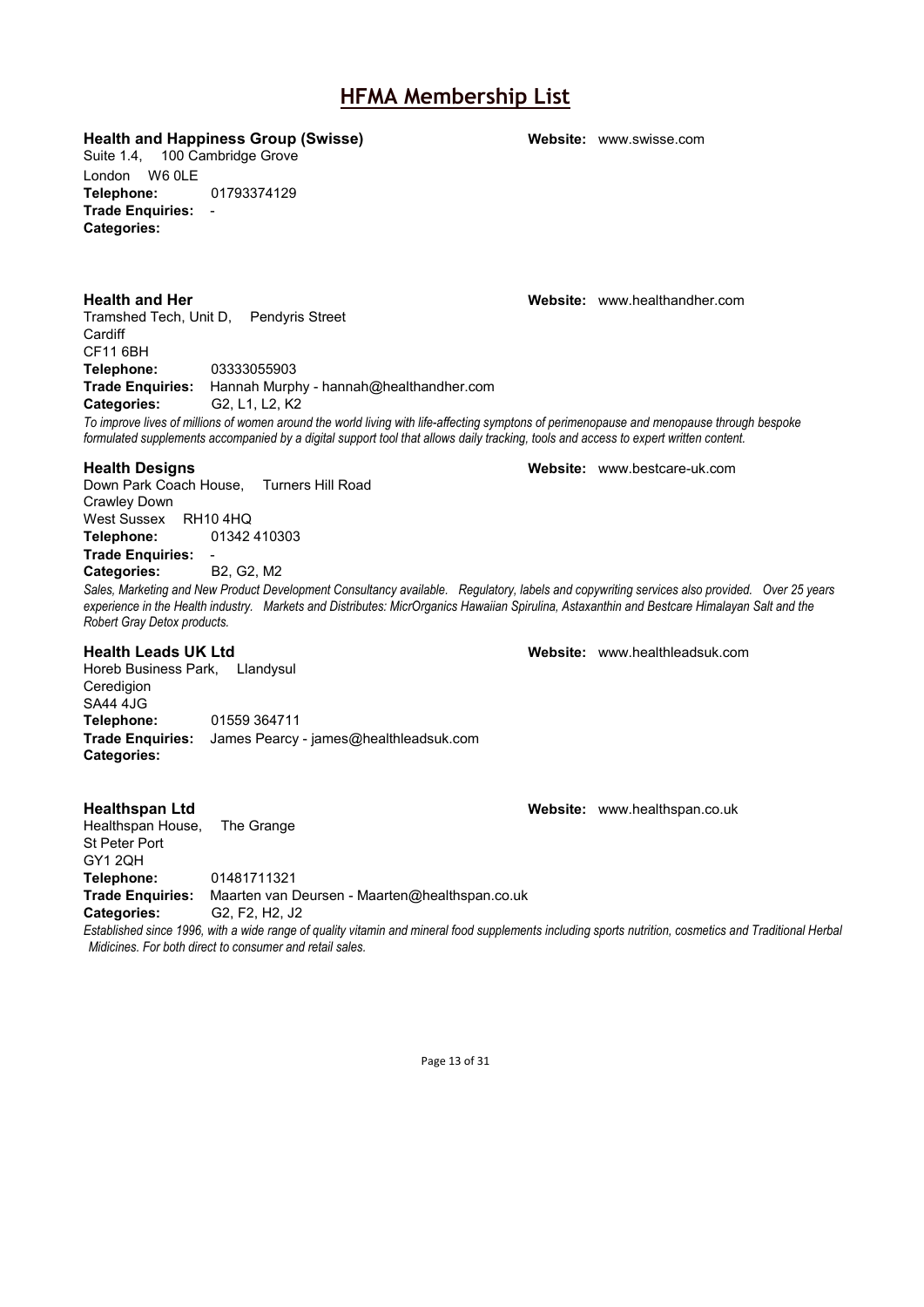**Hi Immune Website:** [www.hiimmune.com](http://www.hiimmune.com/) 20 Whitechurch Lane, E1 7QR **Telephone:** 07540831555 **Trade Enquiries:** Paul Leadon - paul@hiimmune.com Categories: *Supplement retailer and distributor*

10 Discovery Way, Horam East Sussex TN21 0GE<br>Telephone: 01435 **Telephone:** 01435 884501/0870066 0234 **Trade Enquiries:** - **Categories:** G2, H2, F2, J2 *Sale of vitamins, herbal and nutritional supplements, etc. through mail order and retailers.*

### **Holland & Barrett International Limited Website:** [www.hollandandbarrett.com](http://www.hollandandbarrett.com/)

Samuel Ryder House, Barling Way, Eliot Park Nuneaton Warwickshire CV10 7RH<br>Telephone: 02476 **Telephone:** 02476 215400 **Trade Enquiries:** - **Categories:** A1, A2, B2, C2, D2, E2, F1, F2, G1, G2, H1, H2, J1, J2 *The UK's largest health food retailer with more than 500 stores nationwide, offering high quality products at the best value prices.*

6 Station Road, **Watford** Hertfordshire WD17 1EQ **Telephone:** 01923 652523 **Trade Enquiries:** - **Categories:** F1, G1, F3, G3 *HTC Health is a fast growing independent business speicalising in the importing of bulk health supplements, sports nutrition, empty capsules and raw materials from Europe and China*

### **Ideal Health Group Ltd Website:**

Vitalia House, The Common, Potten End Berkhamsted Herts HP4 2QF **Telephone:** 01442 876900 **Trade Enquiries: Categories:** G2, H2, *Marketing of very high quality and innovative health care products.*

**HTC Group Limited Website:** [www.htc.co.uk](http://www.htc.co.uk/)

Page 14 of 31

**Higher Nature Limited Website:** [www.highernature.co.uk](http://www.highernature.co.uk/)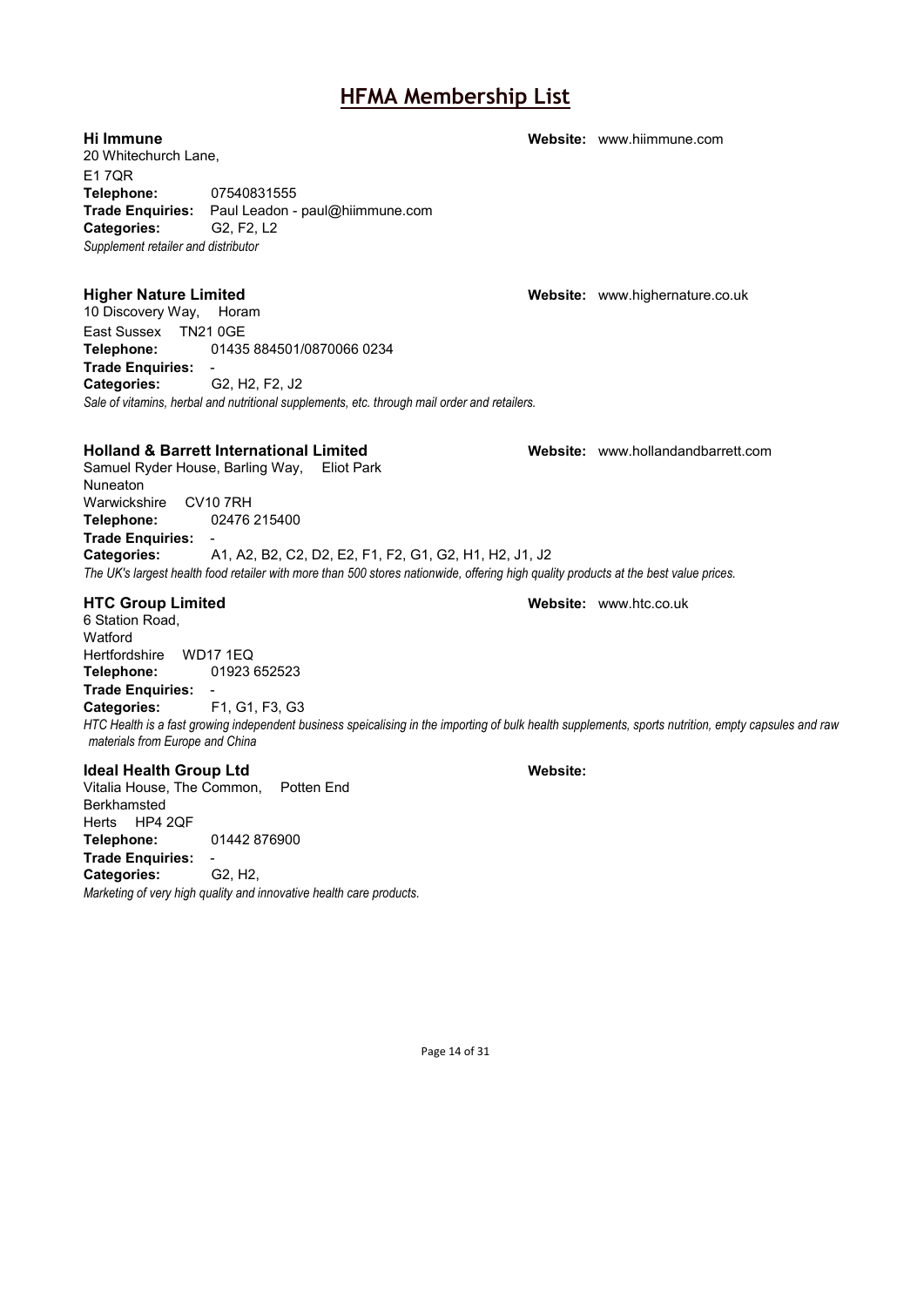**IIAA (Int Institute for Anti-Ageing) Website:** [www.advancednutritionprogramme.com](http://www.advancednutritionprogramme.com/) Riverside House, 2a Southwark Bridge Road London SE1 9HA **Telephone:** 02084502020 **Trade Enquiries:** - **Categories:** *Manufacture (through sub contractors), sale and distribution of food supplements to support healthy skin and enhance overall wellbeing.* **IMCD UK Ltd Website:** [www.networknutrition.com](http://www.networknutrition.com/) Times House, Throwley Way **Sutton** Surrey SM1 4AF **Telephone:** +61 2 9899 9900 **Trade Enquiries: Categories:** M1, M2, M3 *Network Nutrition is the fastest growing manufacturer and marketing natural health care ingredients specialising in herbal extracts and unique nutritional components* **Irish Health Trade Association Website:** [www.ihta.org](http://www.ihta.org/) 3 Claureen Cottages, Lahinch Road Ennis, Co. Clare Ireland **Telephone:** +353 65 6848911 **Trade Enquiries:** - **Categories:** *Association for Manufacturers and Distributors of natural health products on the Irish Market.* **Jessup Health Website:** [www.jessup.co.uk](http://www.jessup.co.uk/) 2 Manor Walk, Weybridge Park Weybridge Surrey KT13 8SD **Telephone:** 01932 854825 **Trade Enquiries:** - **Categories:** G2, H2 *Marketing herbal medicines and foods through all major outlets in UK with several export countries and markets. Products include HRI Water Balance, Clear Complexion, Night, naturally Good Gravy Power and Dai Wang ginseng te.* **Just Vitamins Ltd Website:** [www.justvitamins.co.uk](http://www.justvitamins.co.uk/) Wolfe Road, Coventry West Midlands CV4 9UP **Telephone:** 024 7642 1551 **Trade Enquiries:** - **Categories:** G2

*Internet and mail order company selling exclusive Just Vitamins brand of health supplements directly to the public*

Page 15 of 31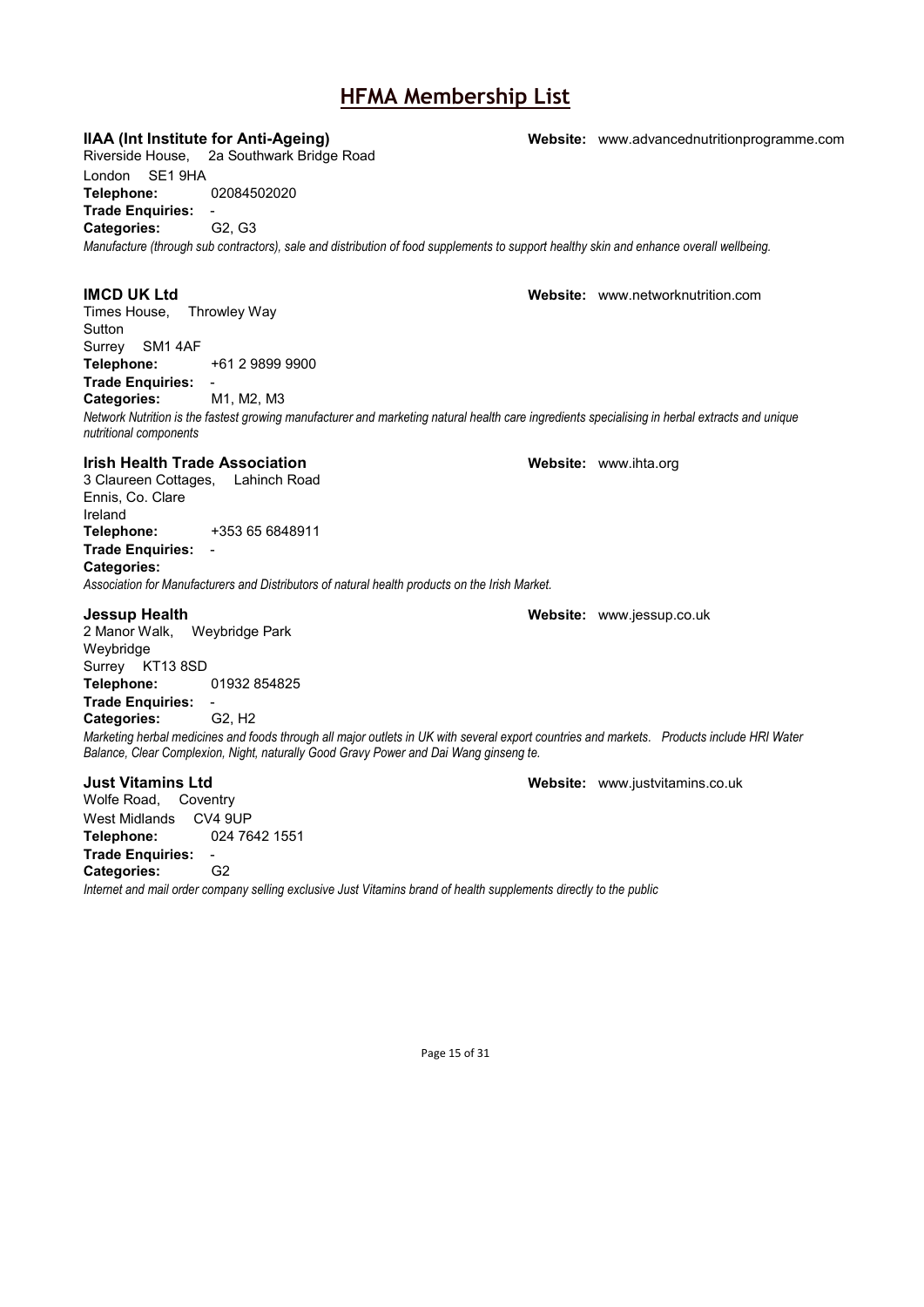13 Butts Hill, Frome Somerset BA11 1HU **Telephone: Trade Enquiries:** Ann-Louise Holland - ann-louise@kanshabrands.com **Categories:**

### **Kenkou Selfcare AB Website:** <https://www.vitaminbutiken.se/>

Kvistbergav. 13, SE-722 33 Vنsterهs Sweden **Telephone:** +46 21 4800516 **Trade Enquiries:** -

**Categories:** F2, C2, G2, J2

*Kenkou Selfacre is the distirbutor of Lamberts Healthcare (UK) food supplemens in Sweden. We also distribute specialised skin care products. We market all the products both to health food stores, practitioners and consumers*

Century Place, 1 Lamberts Road Tunbridge Wells Kent TN2 3EH **Telephone:** 01892 554 313 **Trade Enquiries:** - **Categories:** G2, H2, A2, J2, F2 *Direct marketing of food supplements & other health products to consumers and practitioners*

40 Holmes Chapel Road, Congleton **Cheshire** CW12 4NG **Telephone:** 020 8343 5400 **Trade Enquiries: -<br>Categories: M2, M3** 

**Categories:** *Raw material supplier covering a spectrum of materials, minerals, herbs in various forms, suitable for food and nutritional supplement use. Your resource for raw materials.*

### **Lifeplan Products Ltd Website:** [www.lifeplan.co.uk](http://www.lifeplan.co.uk/)

Unit 1, Elizabethan Way Lutterworth Leicester LE17 4ND **Telephone:** 01455 556281 **Trade Enquiries:** Nigel Bathurst - nigel.bathurst@lifeplan.co.uk **Categories:** G1, G2, G3, J2, M1, M3

**Lamberts Healthcare Ltd Website:** [www.lambertshealthcare.co.uk](http://www.lambertshealthcare.co.uk/)

**Lehvoss UK Ltd Website:** [www.geelawson.co.uk](http://www.geelawson.co.uk/)

Page 16 of 31

**Kansha Brands Ltd Website:** <https://kanshaalchemy.co.uk/>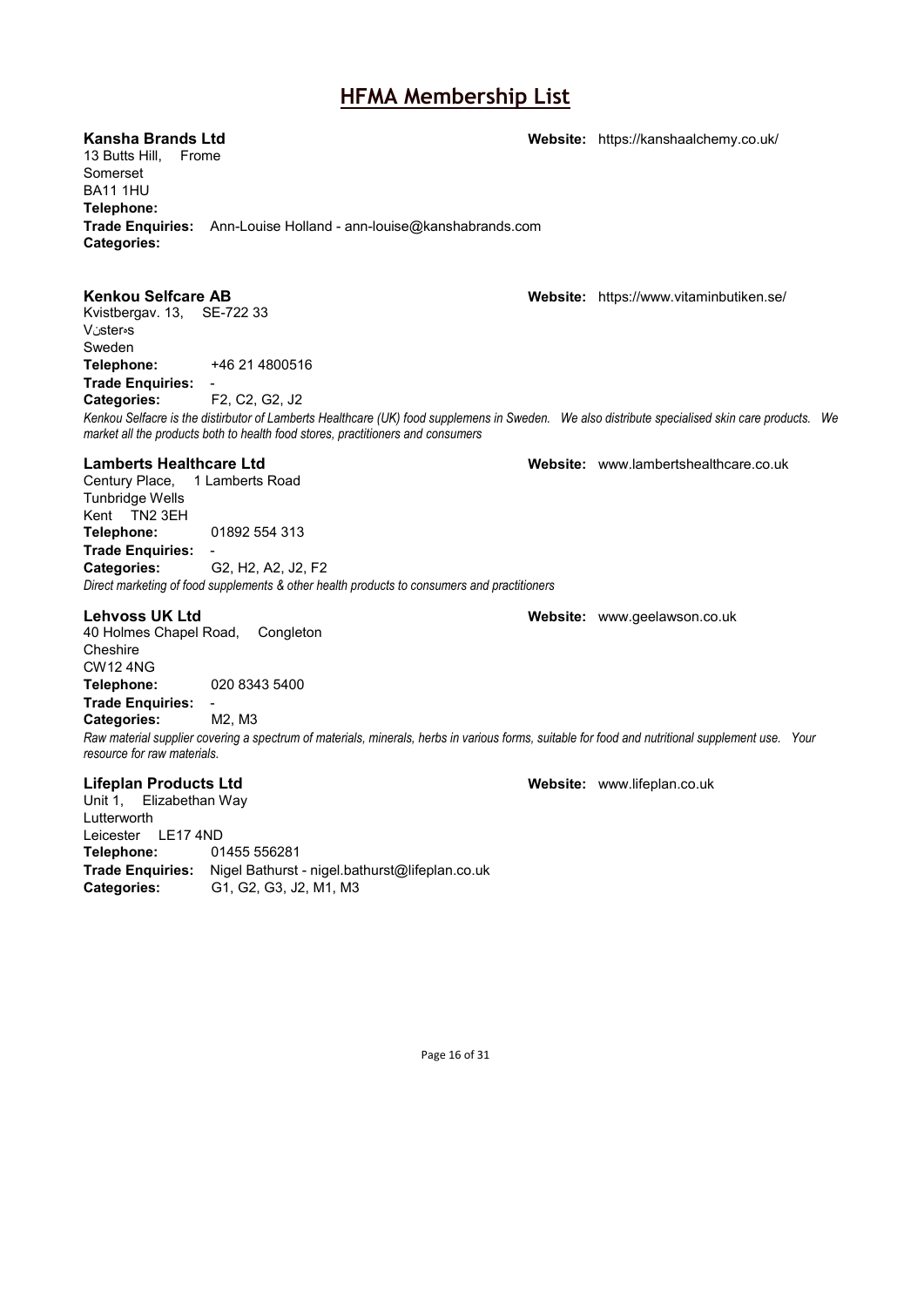641 River Gardens Business Centre, C/O Hampton Brands Ltd 2 Spur Road, Feltham Middlesex TW14 0SN **Telephone:** 02088937096 **Trade Enquiries:** Jonathan Evans - jon@hamptonbrands.com **Categories:** B1, B2, F2, G1, G2, J1, J2, L2 *Development, Sales and Marketing of Nutritional Supplements Food Items Dental Care, Health & Beauty Products*

### **Marigold Health Foods Ltd Website:** [www.marigoldhealthfoods.com](http://www.marigoldhealthfoods.com/)

Unit 2, 550 White Hart Lane London N17 7BF **Telephone:** 020 7388 4515 **Trade Enquiries:** -

**Categories:** A2, B2, C2, D2, E2, F2, G2, H2, J2, L2 *A leading wholesaler of vegetarian and vegan foods, drinks health supplements, toiletries and other non-animal products. Strong in organics and all* 

### **Medex Scientific (UK) Ltd Website:** [www.medex.co.uk](http://www.medex.co.uk/)

4 Denne Road, Horsham Sussex RH12 1JE **Telephone:** 01403 218999 **Trade Enquiries:** - **Categories:** G1, G2, J1, J2 *Production and marketing of several ranges of beauty products and marketing of a limited number of licensed medicines.*

Unit 2, Mill Yard Industrial Estate, Columbia Ave Edgware Middlesex HA8 5EF **Telephone:** 020 34416424 **Trade Enquiries:** Stefan Valopoulos - stafan@medicare-europe.co.uk **Categories:** G1, J1, A2, A3, B2, B3, C2, C3, D2, D3, E2, E3, F2, F3, G2, G3, H2, H3, J2, J3, L2, L3, M2, M3

### **MEX Healthcare Ltd Website:** [www.mex-healthcare.com](http://www.mex-healthcare.com/)

Traders Quarter, 3rd Floor 166 Buchanan Street Glasgow G1 2LW **Telephone:** 01415730629 **Trade Enquiries:** Navdeep Basi - nav.basi@med-healthcare.com **Categories:** G1, G2, G3, H1, H2, H3, J1, J2, J3, L1, L2, L3 *Manufacture, import and distribution of generic medicine, healthcare supplements and medical consumables.*

*GM free. Area served directly Greater London, Northward to Luton, Kent, South Coast, Westward to Bristol.*

**Medicare Europe Website:** [www.medicare-europe.co.uk](http://www.medicare-europe.co.uk/)

Page 17 of 31

**Luvbiotics Ltd Website:** [www.luvbiotics.co.uk](http://www.luvbiotics.co.uk/)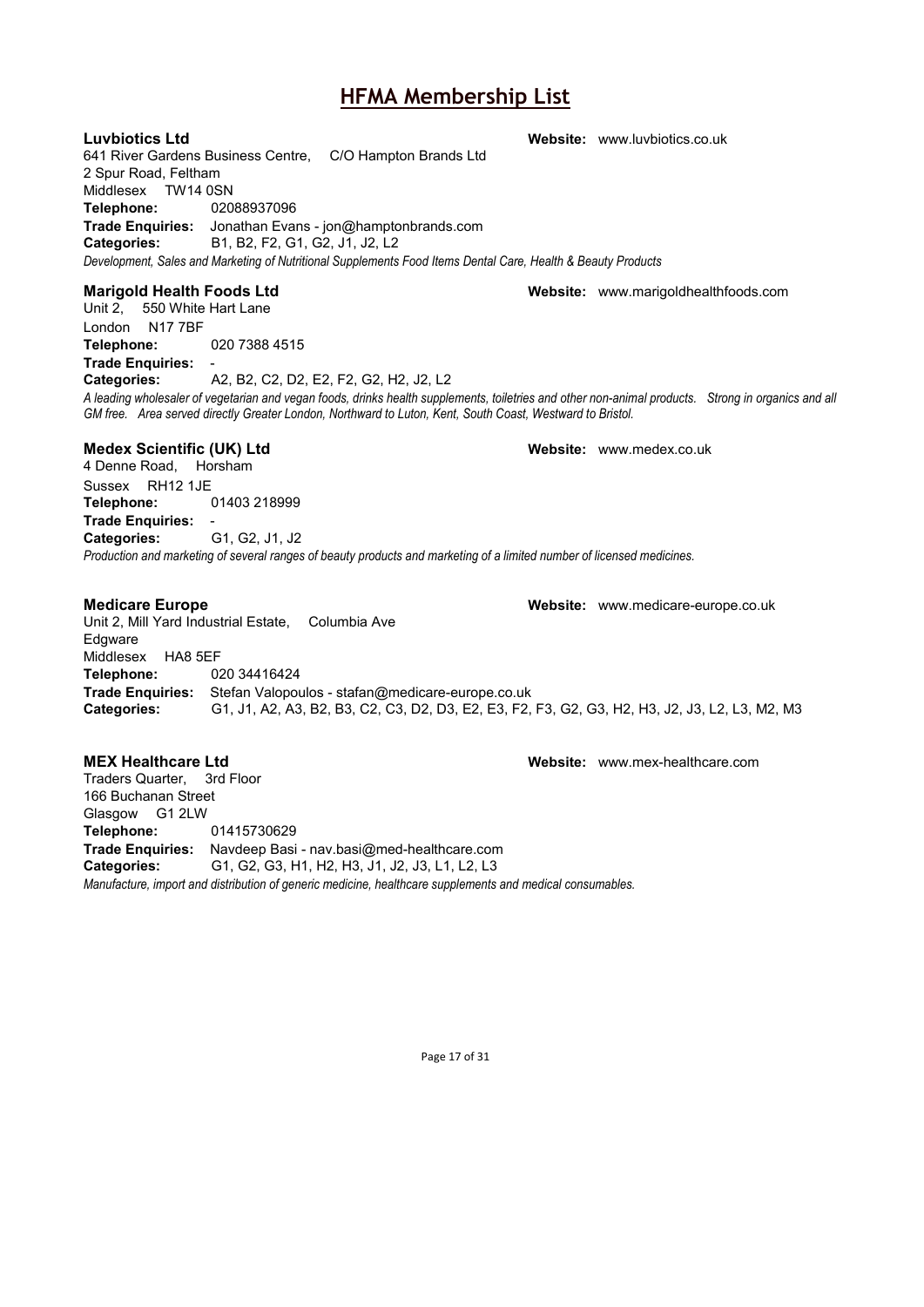### **Microbiome Labs UK Ltd Website:** Website: [www.microbiomelabs.co.uk](http://www.microbiomelabs.co.uk/) Russell Chambers, 61a North Street Keighley West Yorkshire BD21 3DS **Telephone:** 01926812847 **Trade Enquiries:** - **Categories:** *Importation, distribution and education of supplement products for registered health practitioners. Not for sale to the general public or through retail.* **Mighty Green Direct ltd Website:** [www.mightygreen.co.uk](http://www.mightygreen.co.uk/) First Floor, 85 Great Portland Street London W1W 7LT **Telephone:** 07855313229 **Trade Enquiries:** Mat Burbridge - mat@mightygreenco.uk **Categories: Mind Body Herbals Ltd Website:** [www.suryaprananutrition.co.uk](http://www.suryaprananutrition.co.uk/) 52 High Street, Pinner Middlesex HA5 5PW **Telephone:** 07711582217 **Trade Enquiries:** Kay Katwa - Kay@suryaprananutrition.co.uk **Categories:** G2 *Ayurveda inspired organically certified supplement range.* **MPL Marketing Services Limited Website:** [www.mplmarketing.com](http://www.mplmarketing.com/) 4 Wychwood, Aldwick Bognor Regis West Sussex PO21 4DP **Telephone: Trade Enquiries:** - **Categories:** B2, C2, D2, E2, G2, H2, J2, M2, M3

*Marketing Services provides a range of tailor made services to your specific requirements, whether it be for developing a market strategy to assist your activities or for the implementation of marketing support on your behalf.*

### **Natural Health Practice Ltd Website:** [www.naturalhealthpractice.com](http://www.naturalhealthpractice.com/)

14 St Johns Road, Tunbridge Wells Kent TN4 9NP **Telephone:** 08705 329244 **Trade Enquiries:** - **Categories:** 

*The Natural Health Practice is a specialist supplier of nutritional supplements and organic, environmentally friendly personal care products. The nutritional supplements are primarily aimed at women's health issues, in particular fertility, menopause, HR.*

Page 18 of 31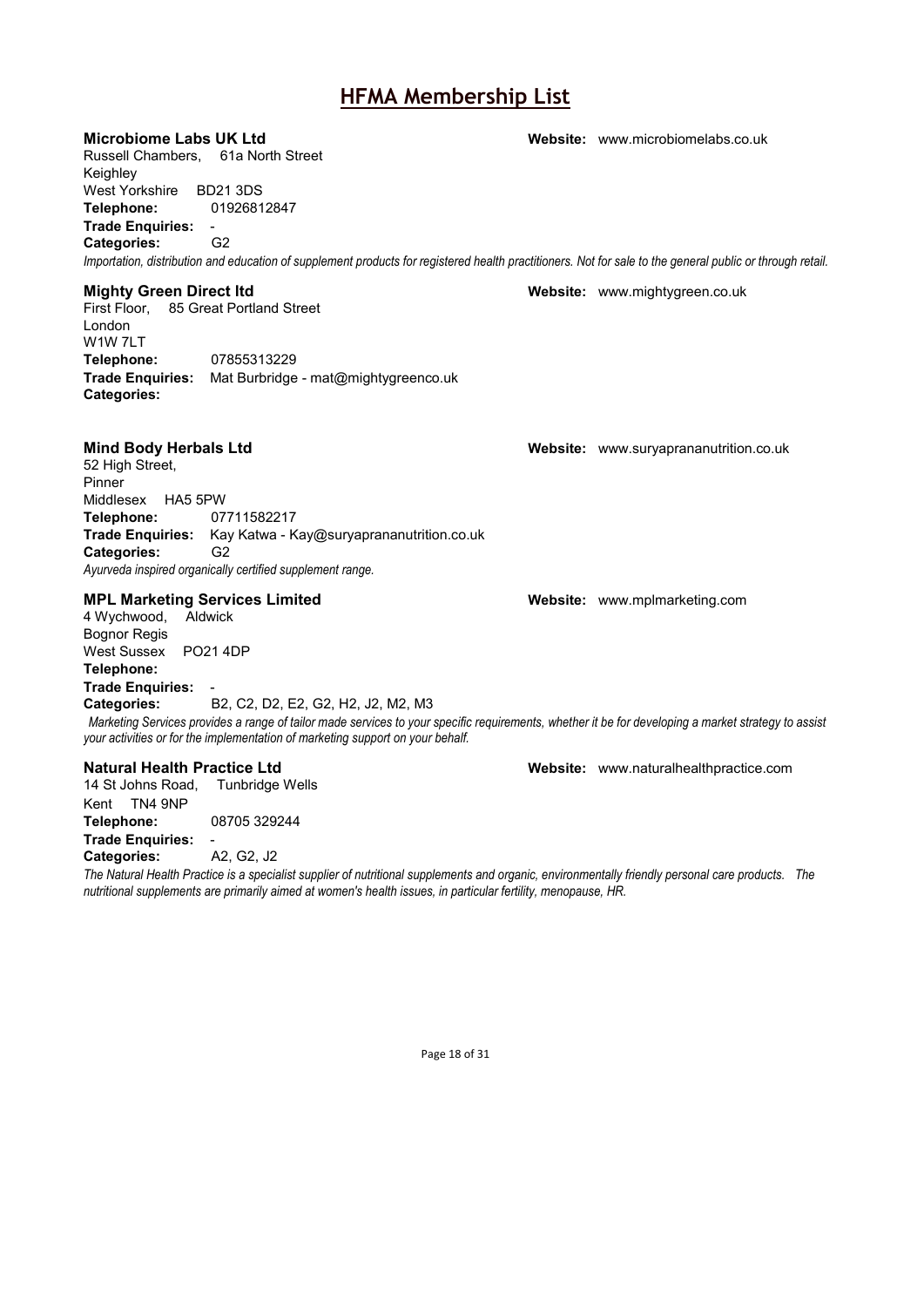Minster House, 126a High Street **Whitton** Twickenham TW2 7LL **Telephone:** 07831 665779 **Trade Enquiries:** - **Categories:** B2, C2, F2, G2, J2 *Sales and Marketing Consultancy*

### **Nature Friendly Health Ltd Website:** [zahlers.com](http://zahlers.com/)

7 Watermint Quay, London N16 6DN **Telephone:** 020 7112 5200 **Trade Enquiries:** - **Categories:**

### **Natural Trade Brokers Website:** [www.naturaltradebrokers.com](http://www.naturaltradebrokers.com/)

**Natures Aid Ltd Website:** [www.naturesaid.co.uk](http://www.naturesaid.co.uk/)

Lancs PR4 2DQ<br>Telephone: 01772 688770 **Telephone: Trade Enquiries:** - **Categories:** B1, B2, G1, G2, H1, H2 *yNatures Aid aim to improve people's health and wellbeing as experts in Natural Health since 1981. To manufacture innovative products using trustworthy ingredients to British GMP standards and provide outstandijng customer care.*

### **Nature's Plus UK Limited Website:**

St George's Park, Kirkham

Preston

Unit J216, Tower Bridge Business Complex Drummond Road London SE16 4DG<br>Telephone: ( **Telephone:** 0800 917 3084 **Trade Enquiries:**<br>Categories: **Categories:** F1, F2, G1, G2, J1, J2 *Energy and an enhanced quality of life is what the consumer seeks in the natural vitamin market. Nature's Plus supplements are also known at 'The Energy Supplements'.*

1 Neal's Yard, London WC2H 9DP<br>Telephone: 02 **Telephone:** 020 3119 5908 **Trade Enquiries:** - **Categories:** A1, A2, A3, H1, H2, J1, J2, J3 *Manufacture wholesale and retail of toiletries, aromatherapy and herbal products.* 

**Neal's Yard Remedies Website:** [www.nealsyardremedies.com](http://www.nealsyardremedies.com/)

Page 19 of 31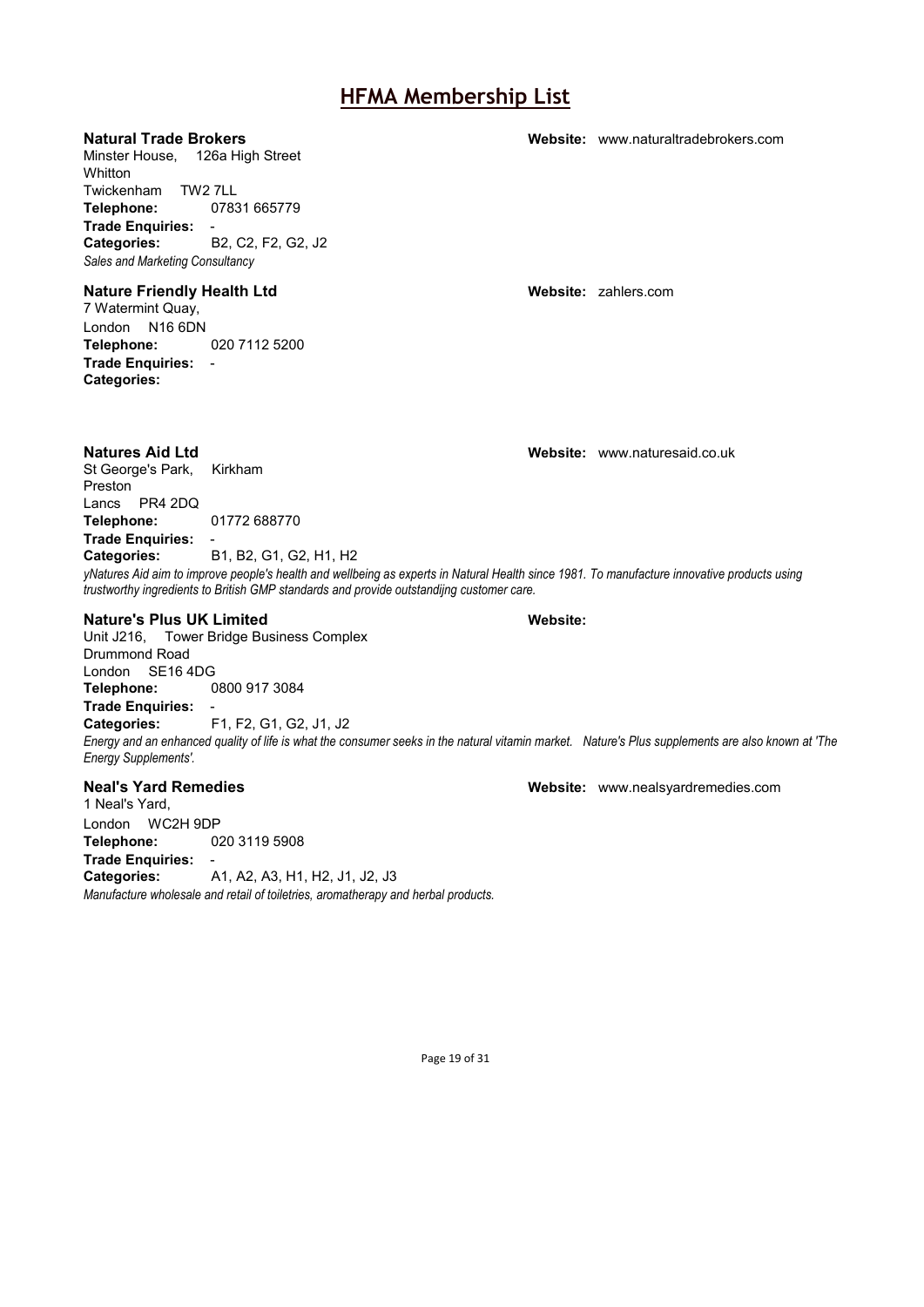Nelsons House, 83 Parkside Wimbledon London SW19 5LP **Telephone:** (0)20 8780 4275 **Trade Enquiries:** - **Categories:** J1, J2, K1, K2 *Nelsons is the UK's leading manufacturer of natural healthcare products.*

**NEWhere Inc. Website:** [www.cbdfx.com](http://www.cbdfx.com/) 19851 Nordhoff Place, Suite 105 **Chatsworth Telephone:** +001 888 9917471 **Trade Enquiries:** Jameson Rodgers - Jameson@cbdfx.com **Categories:**

### **Nordic Nutraceuticals UK ltd Website:** Website: [www.nordic-nutraceuticals.co.uk](http://www.nordic-nutraceuticals.co.uk/)

Unit 50, 792 Wilmslow Road Didsbury Manchester M20 6UG **Telephone:** 07575662489 **Trade Enquiries:** John Callaghan - john,callaghan@biosym.dk **Categories:** G2, G3

*Nordic Nutraceuticals is a subsidiary of OY VERMAN AB - a Finnish company specializing in producing dietary supplements since 1987. We develop, manufacture and market Europe's strongest range of effective supplements. These are premium-quality, balanced products due to the purity of the active substances and the strength of the ingredients, and we keep up-to-date with the most comprehensive worldwide research.*

### **Nordmann Nutrition Limited <b>Website:** Website: [www.nordmann.global](http://www.nordmann.global/)

Unit 1 Airfield Industrial Estate, Cheddington Lane Long Marston, Tring Herts HP23 4QR **Telephone:** +44 (0) 1296 663970 **Trade Enquiries: Categories:** F3, G3

*We specialise in supplying supplements to GMP & ISO9000 standard. We can provide products in bottles or blisters for private or own label. Range covers standard and custom-made, soft gels, firm coated tablets, chewable tablets & 2 piece capsules.*

### **North American Herb and Spice Ltd Website:** <http://www.oreganol.com/>

Minster House, 126a High Street **Whitton** Twickenham TW2 7LL<br>Telephone: 0084 **Telephone:** 00847 473 4700 **Trade Enquiries:** - **Categories:**

**Nelsons Website:** [www.nelsons.net](http://www.nelsons.net/)

Page 20 of 31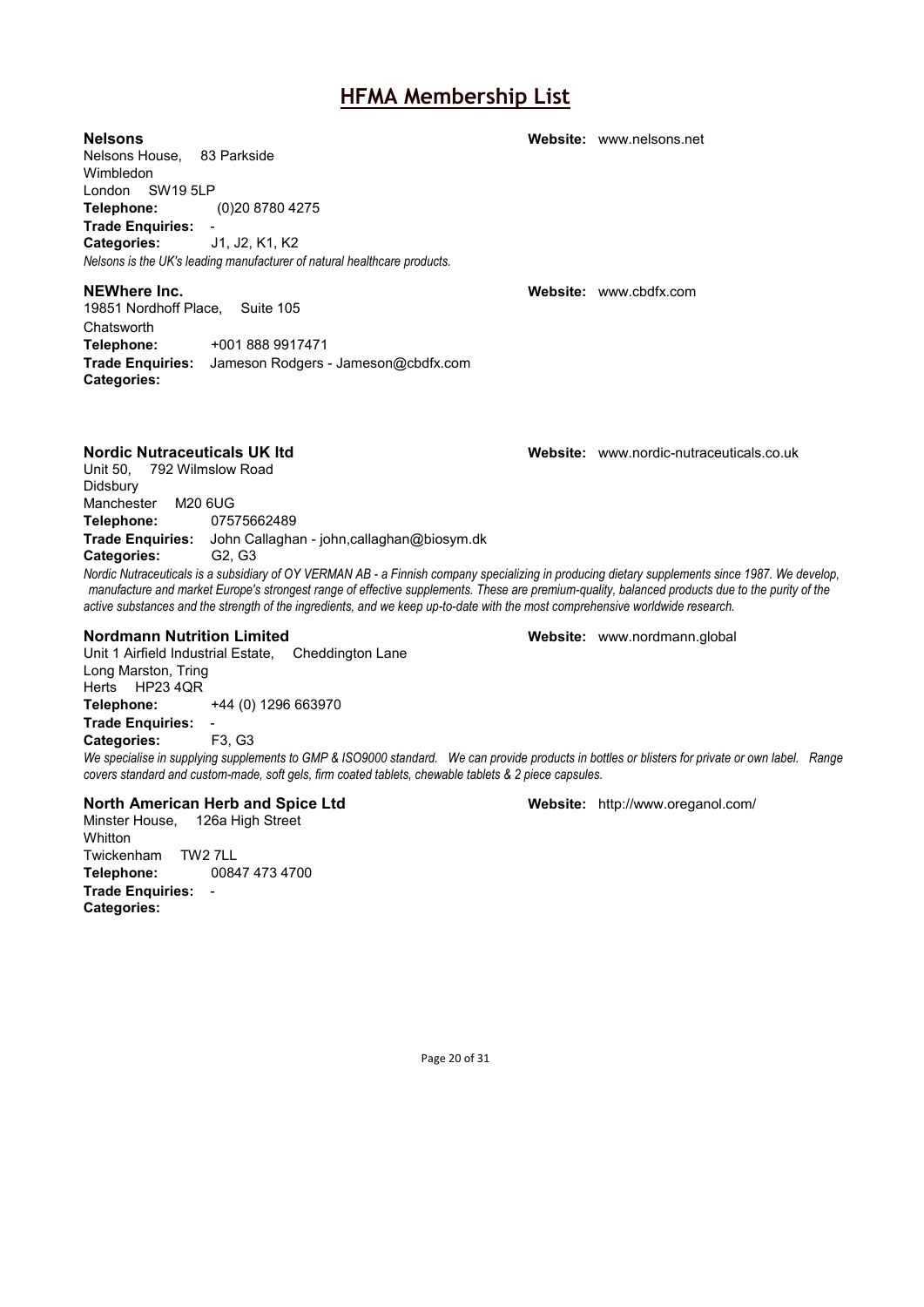Unit 2 Cleveland Way, Hemel Hempstead Industrial Estate Hemel Hempstead Hp2 7DL **Telephone: Trade Enquiries:** - Categories: *An innovative herbal/medicinal tea company producing the expertly formulated herbal combinations that have been formulated to provide the maximum health benefits to the consumer using the highest quality ingredients.* **Nutraleya Limited Website:** [www.nutraleya.com](http://www.nutraleya.com/) 271 Longbridge Road,

IG11 9DJ<br>Telephone: **Telephone:** 0800 023 5407 **Trade Enquiries:** - **Categories:**

**Nutrigums Limited Website:** [www.nutrigums.co.uk](http://www.nutrigums.co.uk/) Bourne House, Studio 9., Francis Street St Helier JE2 4QE **Telephone:** 07535 614431 **Trade Enquiries:** Agata Pluta - agata@nutrigums.co.uk **Categories:** *The development and retail distribution of VHMS and Active Lifestyle functional gummy brands.*

**Nutrivitality Ltd Website:** [www.Nutrivitality.com](http://www.nutrivitality.com/) Unit 17, Eagle Park, Derby DE21 4BF **Telephone:** 01332 959932 **Trade Enquiries:** Alex Campbell - alex.campbell@nutrivitality.com **Categories:** G1, F1

*butionContract manufacturer, offering a complete solution of liquids. Research, formulation, development and supply of quality liquid nutritional supplements in bulk and packed formats. Various dosage forms including liquids, syrups, emulsions, in high absorption and liposomal solutions. Custom packaging options in droppers, sprays, multi dose bottles and single dose bottles and sachets.*

Unit 13, Block A, The Courtyard, Carmanhall Road Sandyford Business Park Dublin 18 D18 Y397 **Telephone:** +35312968080 **Trade Enquiries:** Catherine Ryan - ryanc@oceanhealthcare.ie **Categories:**

**Ocean Healthcare Medicare Website:** [www.oceanhealthcare.ie](http://www.oceanhealthcare.ie/)

Page 21 of 31

**Nutra Tea Ltd Website:** [www.nutratea.co.uk](http://www.nutratea.co.uk/)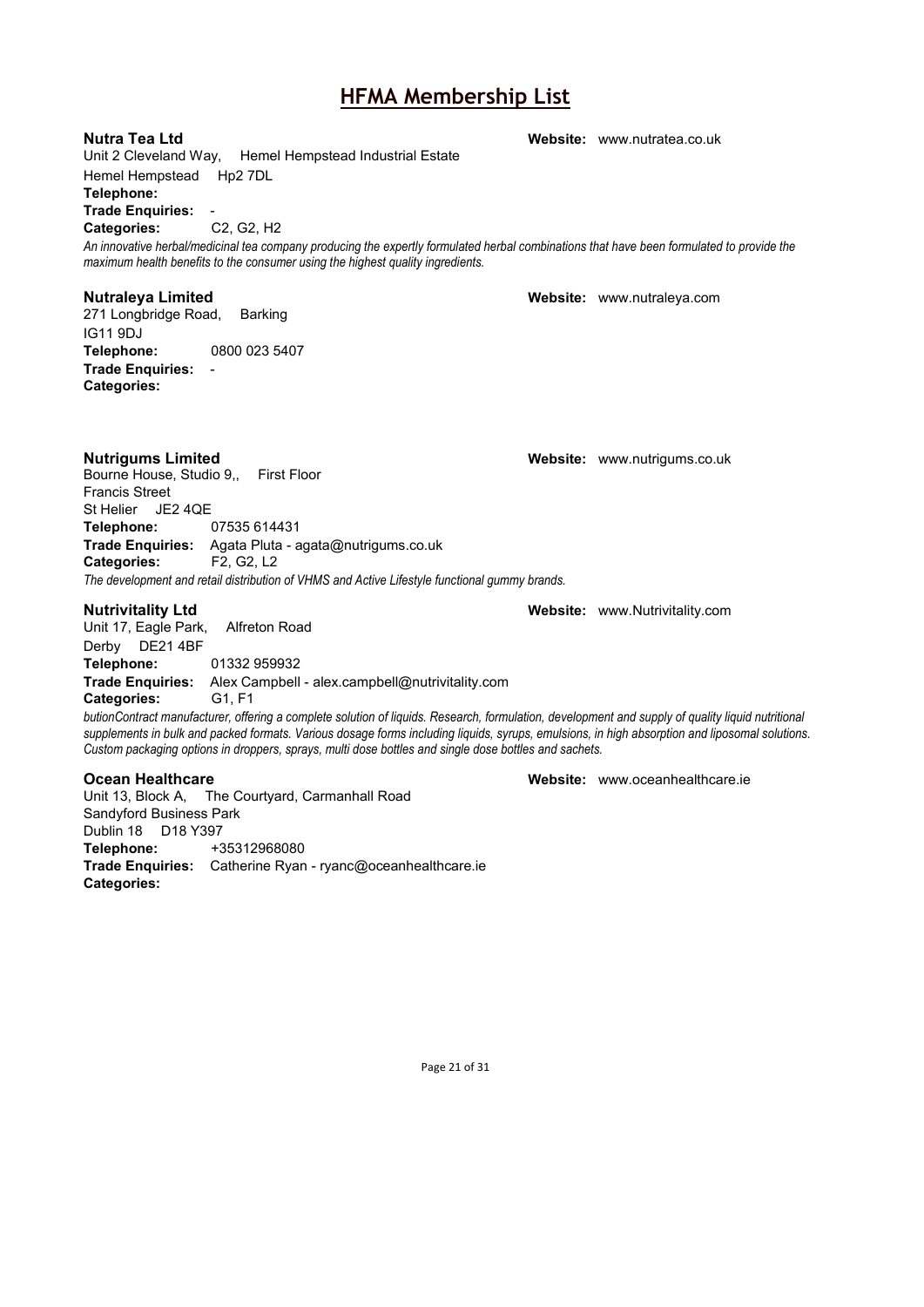27 Langston Priory Workshop, Kingham OX7 6UP **Telephone:** 01608 459 328 **Trade Enquiries:** - **Categories:**

**Oriental and Western Ltd Website:** <http://www.orientalandwestern.com/>

**Oriflame Website:** <https://uk.oriflame.com/> Oriflame R&D, Bay Business Park Bray Co.Wicklow<br>Telephone: **Telephone:** +3531 273 5435 **Trade Enquiries:** - **Categories:** B1, B2, B3, E1, E2, F1, F2, F3, G1, G2, G3, J1, J2, J3, K1, K2, K3, H1, H2, H3

**Osato Website:** [www.immunage.uk](http://www.immunage.uk/)

61-65 Baker Street, Weybridge Surrey KT13 8AH<br> **Telephone:** 01932 853393 **Telephone: Trade Enquiries:** Francois Mantello - fmantello@fpp-japan.com **Categories:** G2 *Distribution of Immunage, a food supplement manufactured by Osato International*

7 Clarendon Place, Leamington Spa Warwick CV32 5QL **Telephone:** 01926 833031 **Trade Enquiries:** Salma Dawood - salma.d@optinutra.com **Categories:** F1, G1, F2, G2 *Food supplement manufacturers for optimal performance.*

17 Telford Court, Morpeth Northumberland NE61 2DB **Telephone:** 01670 534900 **Trade Enquiries:** - **Categories:** 

**Performance Lab Ltd Website:** <https://uk.performancelab.com/>

**Pharma Nord (UK) Ltd Website: Website:** [www.pharmanord.co.uk](http://www.pharmanord.co.uk/)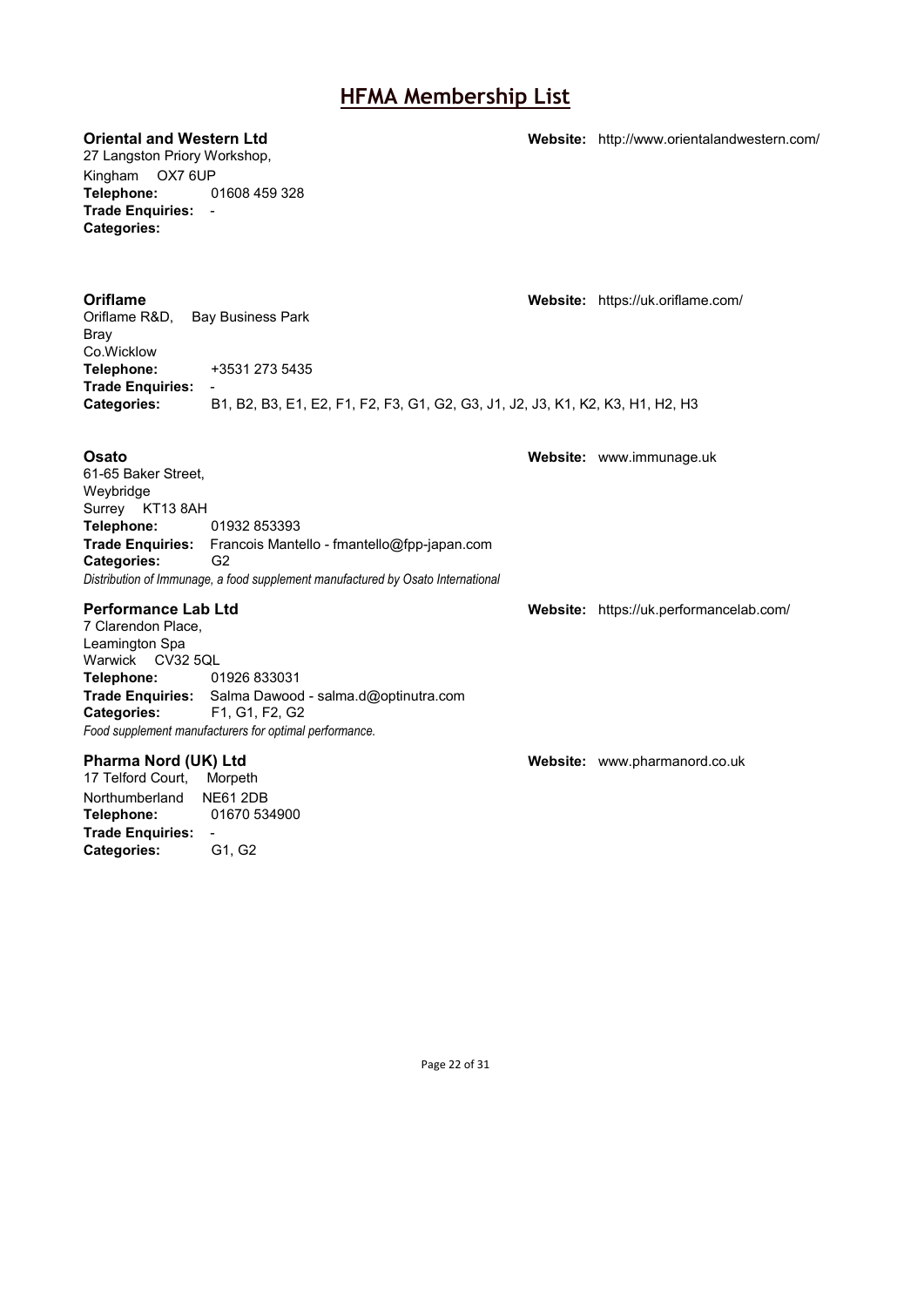## **PharmaCare (Europe) Limited Website:** [www.pharmacareeurope.com](http://www.pharmacareeurope.com/) Unit 3, Dialog, Fleming Way **Crawley** West Sussex RH10 9NQ **Telephone:** +44 (0) 1293 850210 **Trade Enquiries:** Gary Snook - gary.snook@pharmacareeurope.com **Categories:** G2, F2, J2, B2 *Leading Australian health and personal care company with a number of supplement and cosmetics brands. Brands include: Sambucol, Bioglan, Skin Doctors, Promensil, Menoflavon, Rosken* **Pharmanager Development Website:** [www.pharmanager-development.com](http://www.pharmanager-development.com/) 24 Rue Max Richard, 49100 Angers 49100 **Telephone:** 0033 241 201 939 **Trade Enquiries: Categories:** B3, C3, E3, F3, G3, H3, J3

**Pharmaquipe Limited <b>Website:** Website: [www.pharmaquipe.co.uk](http://www.pharmaquipe.co.uk/)

Unit 2 Phoenix Park, Coldred Road Maidstone Kent ME15 9XN **Telephone:** 01622 808869 **Trade Enquiries:** - **Categories:** *Contract manufacturer of health food supplements*

### **Piping Rock UK Limited Website:** <https://horbaach.co.uk/>

Unit 8, Leicester Distribution Park 2 Ashridge Close Leicestershire LE3 1BY<br>Telephone: 01530 **Telephone:** 01530 820025 **Trade Enquiries:** E Cockerill - ecockerill@pipingrock.com **Categories:** G1, G2, G3, J1, J2, J3, A1, A2, A3, F1, F2, F3 *D2C Food supplements/Aromatherapy manufacturer Private Label Manufacturer Wholesale*

### **Power Health Products Ltd Website:** [www.powerhealth.co.uk](http://www.powerhealth.co.uk/)

10 Central Avenue, Airfield Estate Pocklington York YO42 1NR **Telephone:** 01759 322523 **Trade Enquiries:** -

**Categories:** A1, A2, A3, C2, D2, F1, F2, F3, G1, G2, G3, J1, J2, J3

*Power Health Products have over 38 years experience in the manufacture and distribution of health-food supplements, offering high quality products at competitive prices. Power Health also export to more than 50 countries, and within the UK brand leading*

Page 23 of 31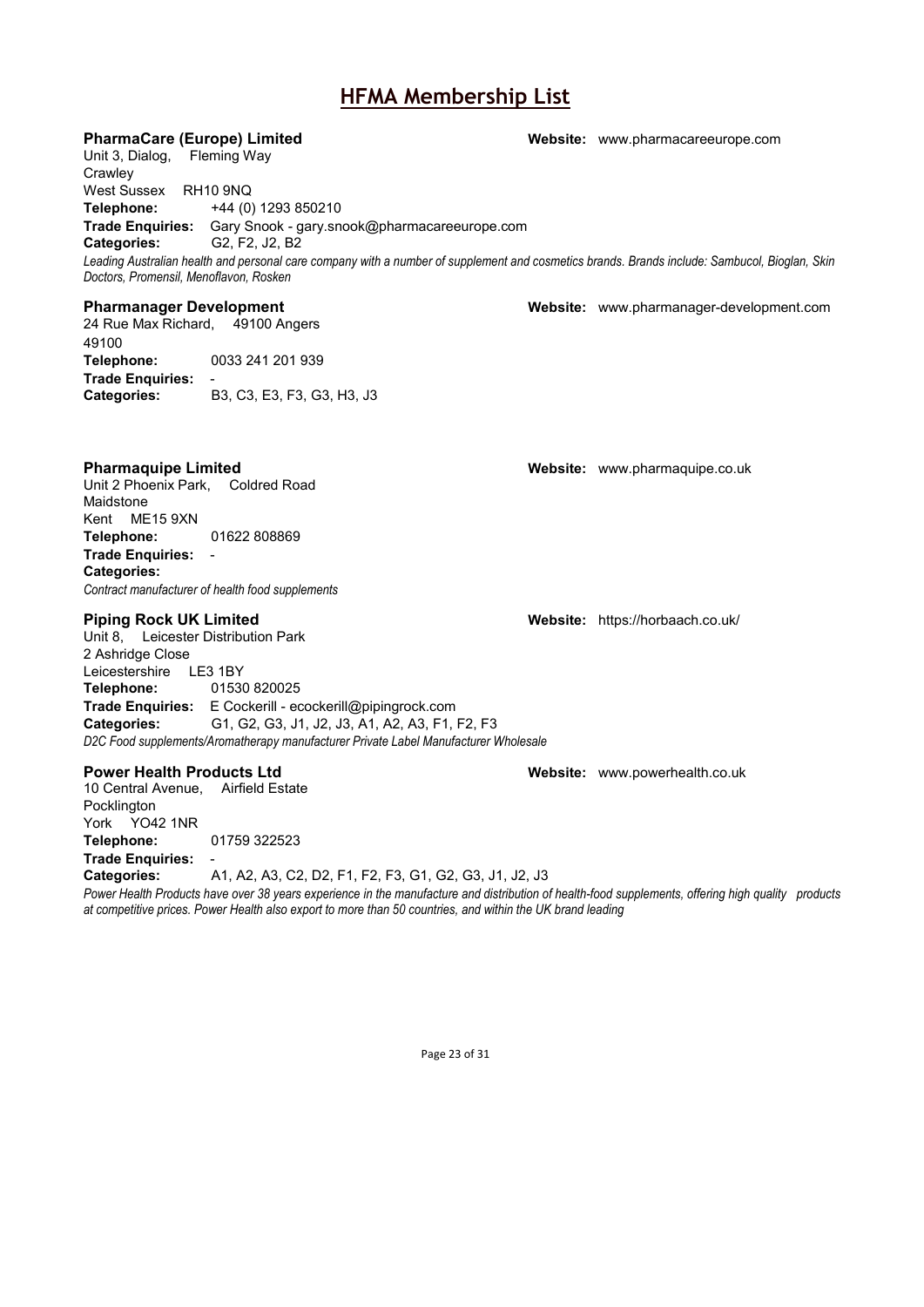**Premier Health Products Ltd Website:** [www.premier-health.co.uk](http://www.premier-health.co.uk/) Falkland Close, Charter Avenue Industrial Estate Coventry CV4 8AU **Telephone:** 44 (0)24 7642 2050 **Trade Enquiries:** - Categories: *Suppliers of 'own label' vitamins and supplements.*

**Prinova Europe Ltd Website:** [www.prinovaeurope.com](http://www.prinovaeurope.com/) 10 Aldersgate Street, London EC1A 4HJ<br>Telephone: ( **Telephone:** 020 7466 5460 **Trade Enquiries:** Poornima Menon - poornima.menon@prinovaeurope.com Categories:

**Pure Encapsulations Ltd Website:** [www.pure-encapsulations.co.uk](http://www.pure-encapsulations.co.uk/) 2a Westcrobb Square, London W6 0TB **Telephone:** 07523 213 235 **Trade Enquiries:** - **Categories:**

2A Beechmont Ave, Virgina Water Surrey GU25 4EY **Telephone: Trade Enquiries:** - **Categories:** B1, C1, D1, G1, J1, L1,

**Purity Hemp Company Website:** [www.purityhempco.com](http://www.purityhempco.com/)

*We are an Organic Hemp based business with a premium collection of pharmaceutical grade broad spectrum oils (certified THC free) in both Hemp Seed Oil & MCT carriers. An incredible selection of Edibles, Beverages & Topical ranges that have been created to improve the health and wellness of our customers.*

### **Quest Vitamins Limited Website:** [www.questvitamins.com](http://www.questvitamins.com/)

Gooses Foot, Kingstone Hereford HR2 9HY **Telephone:** 0121 359 0056 **Trade Enquiries:** -

**Categories:** G1, G2, G3, H2

*Quest are leading manufacturers (UK Manufacturers' licence and ISO9002 and investment in people accredited) of VMS products. Quest invest heavily in technology and maintain an active role in nutrition research to guarantee high quality products.*

Page 24 of 31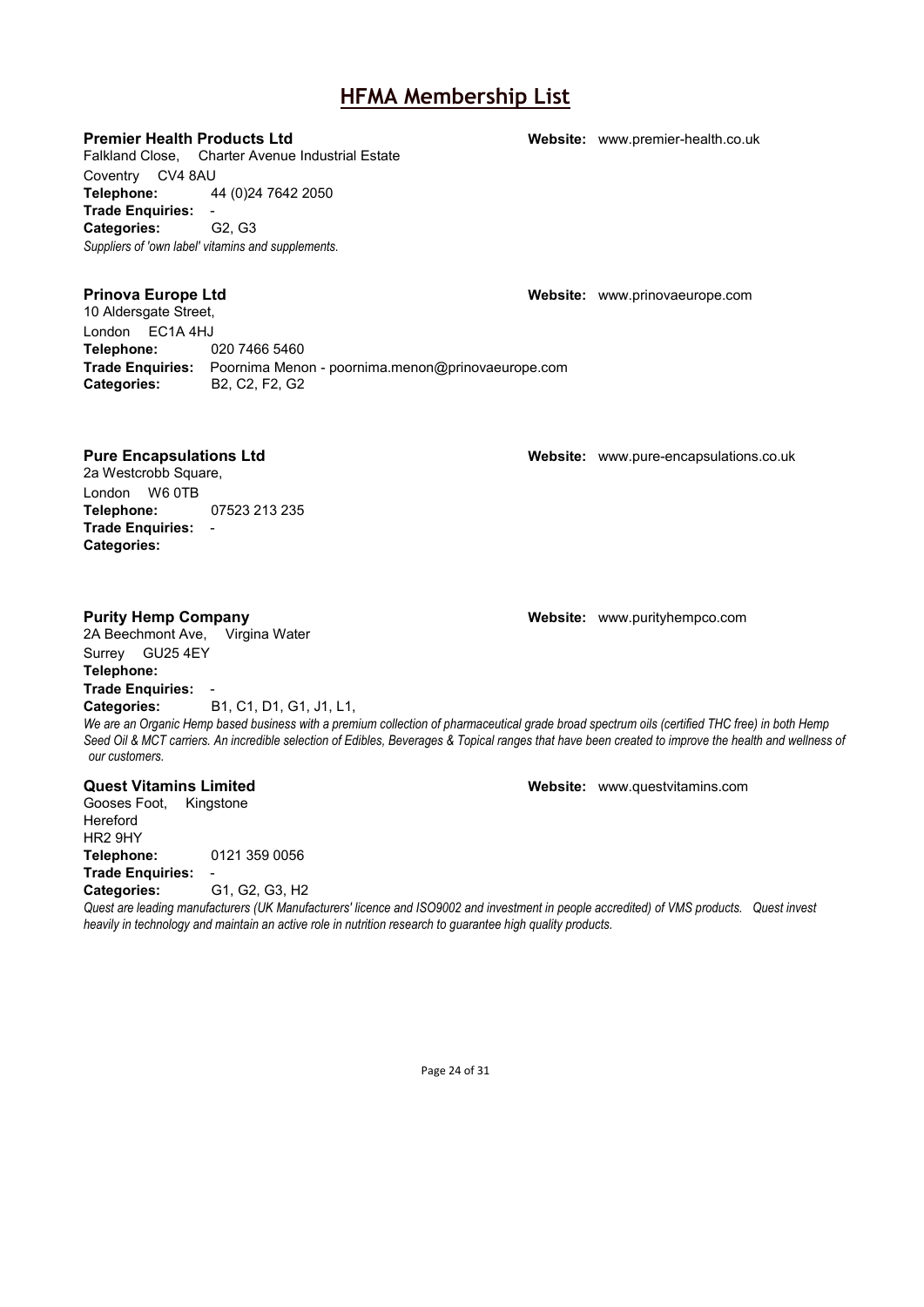### **Reakiro Poland SP 200 Website:**

ul. Pl. Jana Kilinskiego 2, 35-005 Rzeszow

### **Telephone:**

**Trade Enquiries:** -

Categories:

*Reakiro is a full service manufacturing company, controlling "Seed to shelf" Reakiro markets it's own brands and provides white label services.*

21 A/B Cherry Way, Dubmire Industrial Estate Fencehouses County Durham DH4 5RJ **Telephone:** 019103858355 **Trade Enquiries:** Vanessa Orwin - vanessa.orwin@redrosemfg.com **Categories:** G1

*The design, manufacture and supply of food supplements, in capsule and tablet forms, primarily for UK & Export markets. Redrose can offer custom*  formulations manufactured to a customers preferred formulation or alternatively we hold in stock a number of 'house' formulations which enable our *business to offer an exceptionally short lead time.*

### **Redrose Manufacturing Ltd Website: Website:** [www.redrosemfg.com](http://www.redrosemfg.com/)

21 A/B Cherry Way, Dubmire Industrial Estate County Durham DH4 5RJ **Telephone:** 0191 3858355 **Trade Enquiries:** - **Categories:** *accounts contact - caroelanne.hickey@redrosemfg.com*

Rio House 2 Centenary Estate, Hughes Road Brighton East Sussex BN2 4AW **Telephone:** 01273 570987 **Trade Enquiries:** - **Categories:** C1, C2, D1, D2, G1, G2, J2 *Specialists in South American Herbs.*

4 Glentworth Street, London NW1 5PG **Telephone:** 020 7487 2999 **Trade Enquiries:** Martin Zahra - martin@royaloakhealth.co.uk **Categories:** G2 *Marketing and sales of food supplements in UK and overseas through retain outlets and online under our own brand.*

**Redrose Manufacturing The Community Community Community Community Community Community Community Community Community Community Community Community Community Community Community Community Community Community Community Commu** 

**Rio Health Products Ltd Website:** [www.riohealth.co.uk](http://www.riohealth.co.uk/)

**Royal Oak Health Limited Website:** [www.royaloakhealth.co.uk](http://www.royaloakhealth.co.uk/)

Page 25 of 31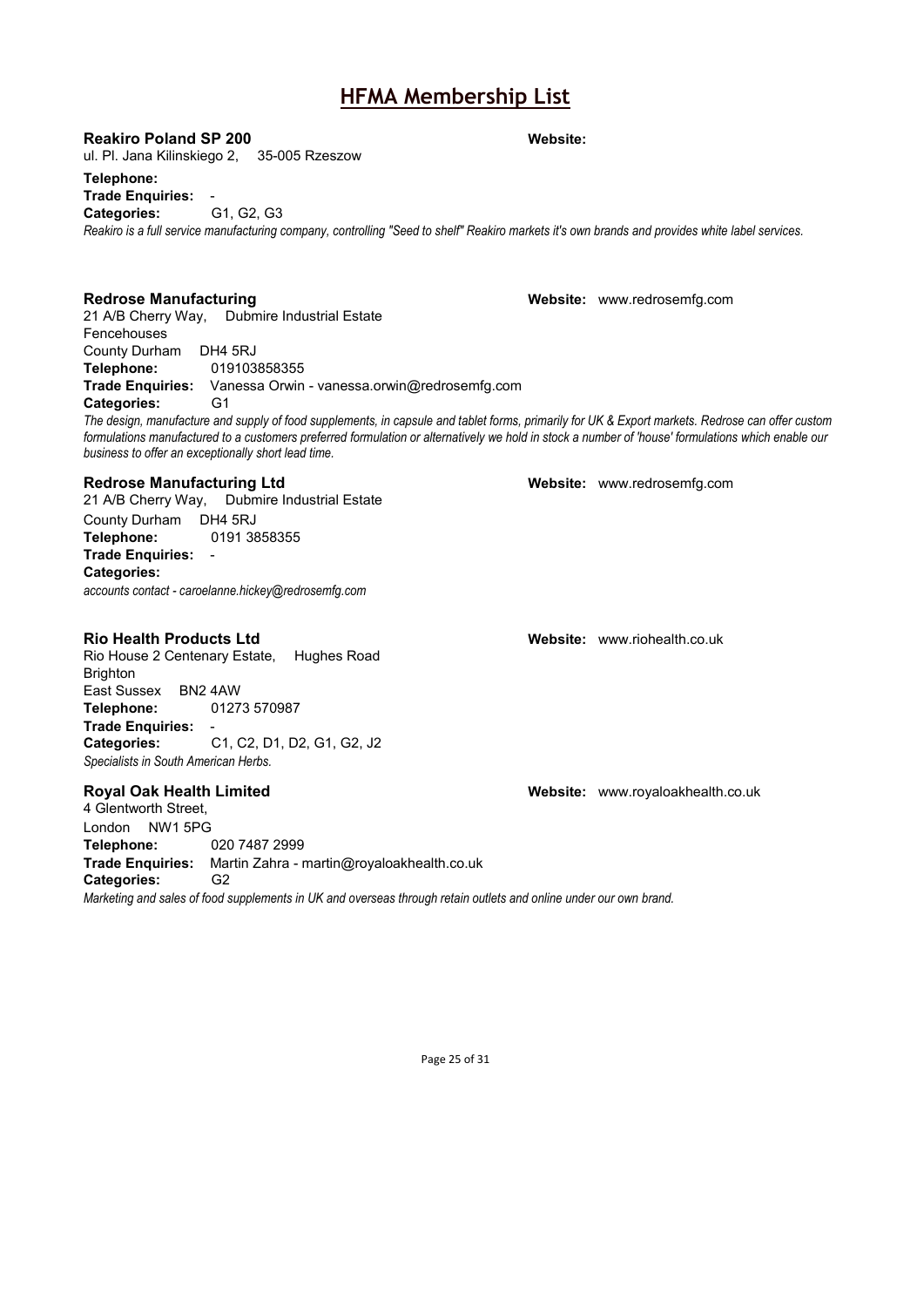5 Maritine House, Maritine Business Park

Hessle HU13 6EG<br>**Telephone:** 01482 702726 Telephone:

**Trade Enquiries:** -

### **Categories:**

*Technical Consultancy - Reg affairs QA/QC Aawork & pack copy, medical affairs, nutravigilance, project management.*

### **Salus (UK) Ltd Website:** [www.salusuk.com](http://www.salusuk.com/)

2 Lea Green Business Park, St Helens WA9 4TR<br>Telephone: **Telephone:** 01744 815 042 **Trade Enquiries:** Harry Littlewood - harry@floradix.co.uk **Categories:** 

*Distribution and sales of herbal teas, herbal tablets, plant juices and liquid food supplements under the Floradix trade mark and additionally Herbaria organic seasonings. Parent company Salus-Haus is a phyto-pharmaceutical manufacturer (GMP approved).*

Alexander House, Mere Park, Dedmere Road Marlow Bucks SL7 1FX **Telephone:** 01628 401980 **Trade Enquiries:** - **Categories:** G1, G2, G3, H1, H2, H3 *Herbal medicines and food supplement manufacturer*

### **Sirius London Ltd Website:** [www.vital-life.org.uk](http://www.vital-life.org.uk/)

Unit 9F Hewlett House, 5 Havelock Terrace London SW8 4AS **Telephone:** 0207 720 1441 **Trade Enquiries:** - **Categories:** G2, G3, L2 *Dynamic supplier of Health and Beauty products.*

1 Botanic Court, Martland Park Wigan Lancs WN5 0JZ **Telephone:** 01942 219960 **Trade Enquiries:** - **Categories:** B1, B2, E1, E2, G1, G2, G3, H1, H2, H3, J1, J2, J3, K2, M1, M3 *For nearly 200 years Potter's have been pioneers in providing high quality herbal products.*

**Schwabe Pharma Website:** [www.schwabepharma.co.uk](http://www.schwabepharma.co.uk/)

**Soho Flordis UK Limited Website:** [www.pottersherbals.co.uk](http://www.pottersherbals.co.uk/)

Page 26 of 31

**Rubicon Technical Limited Website:** [www.rubicontechnical.co.uk](http://www.rubicontechnical.co.uk/)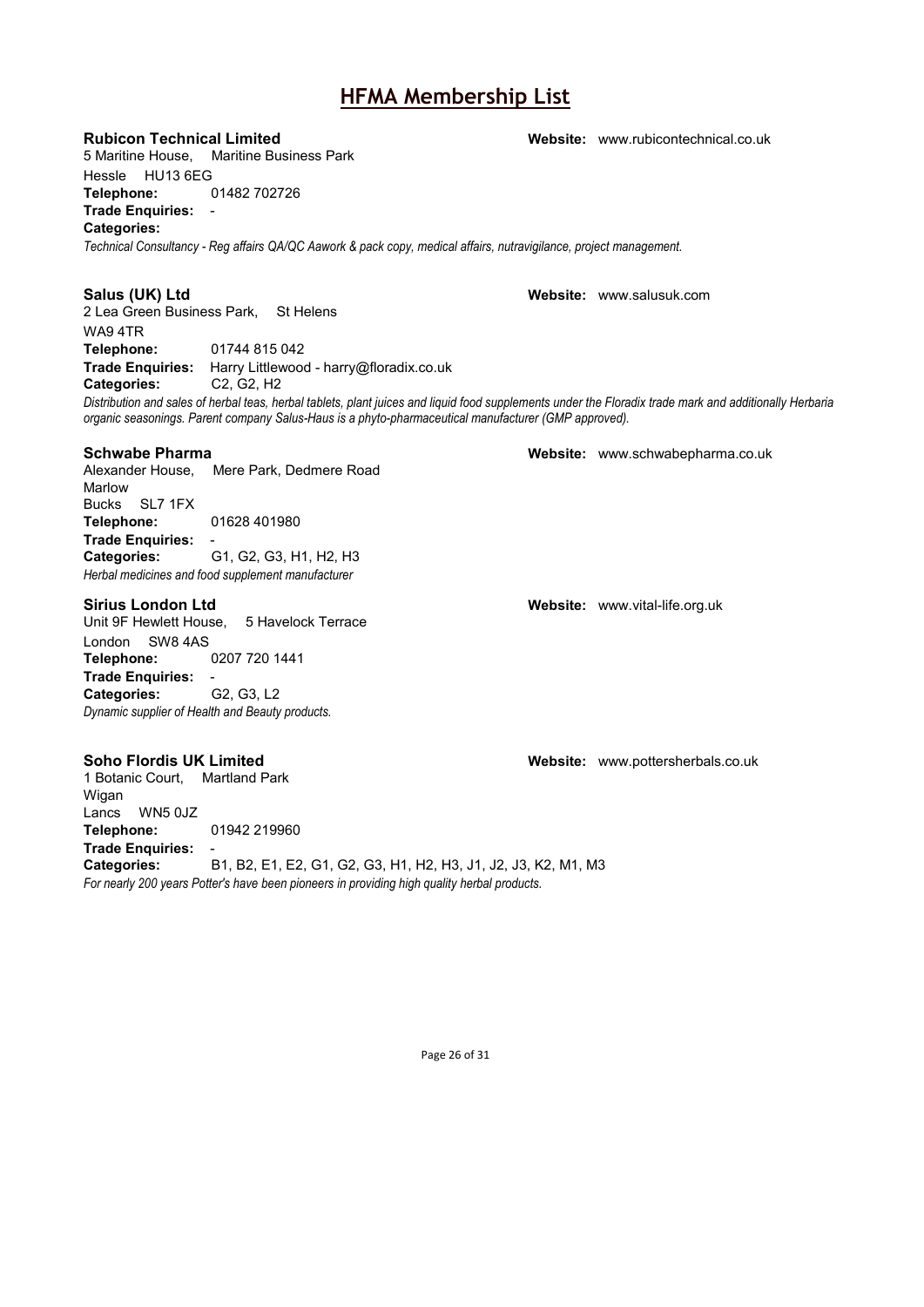12 Oaktree Place, Manaton Close Matford Business Park Exeter EX2 8WA **Telephone:** 01392 346239 **Trade Enquiries:** - **Categories:** G1, G2, M2 *Manufacturing and distribution of health food supplements; including supply of raw materials.*

### **Sun Chlorella Corporation Website:** [www.sunchlorella.co.uk](http://www.sunchlorella.co.uk/)

Ground Floor, 20 Little Britain London EC1A 7DH **Telephone:** 0800 008 6166 **Trade Enquiries:** - sukie.li@sunchlorella.co.uk **Categories:** 

*Sun Chlorella has been a world leader of chlorella health products since 1969. We are based in Japan, and have aimed to ensure that the amazing benefits of Sun Chlorella are experienced by millions of people all over the world. We are delighted to now be in the UK.*

### **Sunshine Health Ltd Website:** [www.sunshinehealthshop.co.uk](http://www.sunshinehealthshop.co.uk/)

25 Church Street, Stroud

Gloucester GL5 1JL<br>Telephone: 01453 840420 Telephone:

**Trade Enquiries:** - **Categories:** *Manufacturing Thompson's Slippery Elm Food Malted & Unmalted; Thompson's Instant Dandellion Coffee and a bakery servicing our shop.*

Unit 7, Pyramid Court, Rosetta Way York Yorkshire YO26 5NB **Telephone:** 01904 789 559 **Trade Enquiries:** Gary Torbuck - gary@sweetcures.com **Categories:** G1, G2, H1, H2, L1, L2, M1, M2

*With over 20 years of experience in the specialist field, Sweet Cures leads the way in the supply and distribution of rare sugars supplements. We supply customers with a range of only the purest products with no unwanted excipients, binders, or fillers. The brand stands for the highest quality and that shows in everything we do, from award-winning products and eco-packaging to our dedicated customer service team.*

9 Longmoore Street, London SW1W 1JH **Telephone:** 020 7730 6666 **Trade Enquiries:** - **Categories:** G1, G2

**The Belgravia Centre Website:** [www.belgraviacentre.com](http://www.belgraviacentre.com/)

**Specialbalance Ltd Website:** [www.specialbalance.com](http://www.specialbalance.com/)

**Sweet Cures Ltd Website:** [www.sweetcures.co.uk](http://www.sweetcures.co.uk/)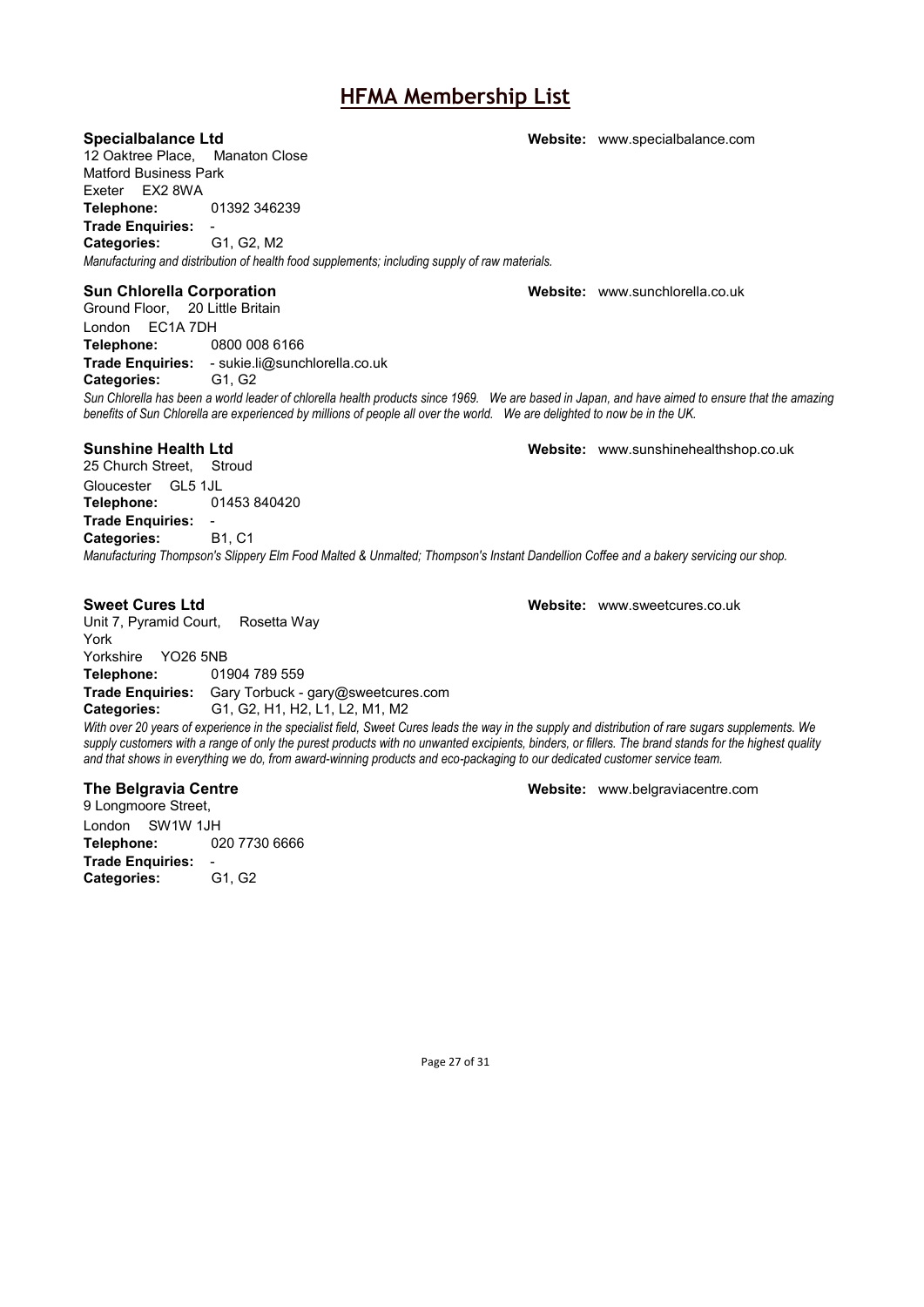**The Bountiful Company Website:** [www.bountifulcompany.com](http://www.bountifulcompany.com/)

Beggars Lane, Aldbury Tring Herts HP23 5PT **Telephone:** 01442 890355 **Trade Enquiries:** - **Categories:** G1, G2, F1, F2

**Tree of Life UK Ltd Website:** <http://www.treeoflife.co.uk/> Coaldale Road, Lymedale Business Park Newcastle-under-Lyme ST5 9QX **Telephone:** +44 (0)1782 567100 **Trade Enquiries:** - **Categories:** B2, C2, D2, E2, F2, G2, H2, J2, L2

**TTS Pharma Ltd Website:** [www.ttspharma.com](http://www.ttspharma.com/) Liverpool Science Park, 131 Mt Pleasant Liverpool L3 5TF **Telephone:** +44 (0) 151-482-9160 **Trade Enquiries:** Mr Bo Tandrup -<br>**Categories:** G1, J1, G2, J2 **Categories:** *TTS Pharma is a B2B CBD supplier within the Food, Cosmetics and Nutraceuticals industry.*

12 The Vale, Southern Road

Aylesbury Bucks HP19 9EW<br>Telephone: **Telephone:** 01296 630900 **Trade Enquiries:** - **Categories:** *Marketers of nutritional programmes*

Unit 2-3 Christchurch Road, Baglan Industrial Park Port Talbot Glamorgan SA12 7BZ **Telephone:** 08452 267300

# **Trade Enquiries:** -

**Categories:** *Selling food supplements to health food stores, pharmacy, specials e.g. quatum alliance ehalthcare, wholesalers*

**Uni-Vite Healthcare Ltd Website:** [www.uni-vite.com](http://www.uni-vite.com/)

**Vega Nutritionals Limited Website:** [www.vegavitamins.co.uk](http://www.vegavitamins.co.uk/)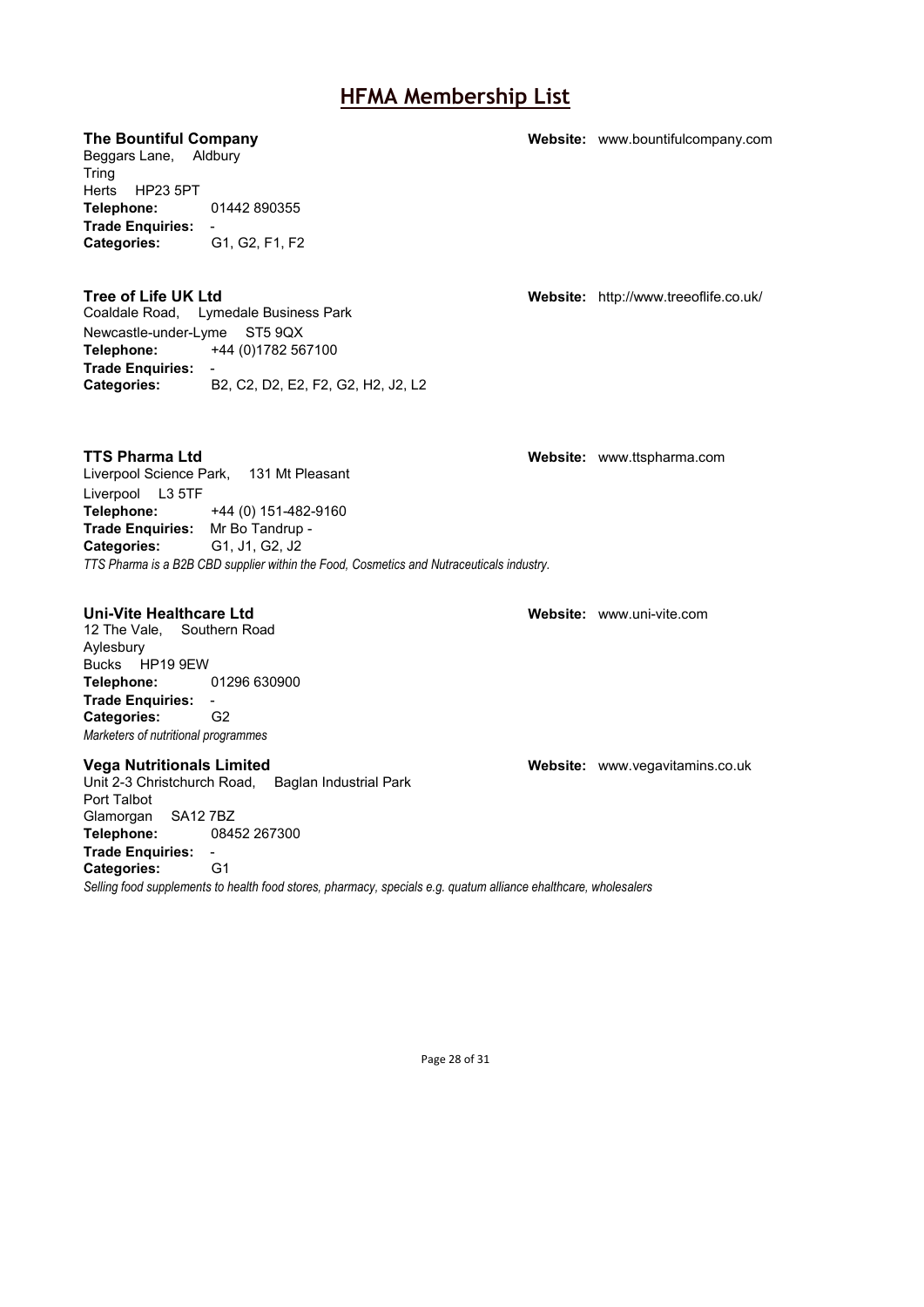Washington State WA 98004 **Telephone:** 1 855 958 4663 **Trade Enquiries:** Rachel Holbert - rachel.holbert@viome.com **Categories:** G2 *Viome provides customers with subscription-based customized/personalized supplements as a result of individual microbiome readings.* **Viridian International Ltd Website:** [www.viridian-nutrition.com](http://www.viridian-nutrition.com/) 15 High March, **Daventry** Northants NN11 4HB **Telephone:** 01327 878050 **Trade Enquiries:** - **Categories:** G2 *Viridian Nutrition, founded in 1999, is an award-winning range of 170+nutritional supplements dedicated to purity, the environment and a charity donation programme. The range, available internationally through appointed distributors, includes vitamins, minerals, herbs, nutritional oils, speciality supplements and balms. More than 40% of the range is organically certified and 95% of the range is vegan and kosher certified.* **Vitabiotics Limited Website:** [www.vitabiotics.com](http://www.vitabiotics.com/) ss House, 1 Apsley Way London NW2 7HF **Telephone:** 020 8955 2600 **Trade Enquiries:** - **Categories:** B1, B2, F1, F2, G1, G2, H1, H2 *Manufactures and markets a range of highly effective nutritional supplements for specific therapeutic areas of health. Brands include: Wellwoman, Menopace, Osteocare, Jointace, Cardioace, wellman, Feroglobin-B12, Immunace and Pregnacare.* **Vitortho UK Limited Website:** Unit L, Waterwells Business Park, Edison Close **Quedgeley** GL2 2FN **Telephone:** 07900583737 **Trade Enquiries:** Kathryn Francis - k.francis@vitortho.co.uk

**VMS Solutions Website:** [www.vmssolutions.co.uk](http://www.vmssolutions.co.uk/)

Imperial House, Butts Close Thornton-Cleveleys Lancashire FY5 4HT<br>Telephone: 01253542731 Telephone: **Trade Enquiries:** Colin Nash - colin.nash@vmssolutions.co.uk **Categories:** C3, F3 and G3

*Servicing all sectors, VMS and GMP certified Contract Manufacturer of health suplements in various formats (tablets, capsules, powders, and liquids) in a range of packaging methods including blister packs, stick packs, tubs, bags, powder sachets, bottles etc.*

**Viome inc Website:** [www.viome.com](http://www.viome.com/)

205 108th Ave NE, Suite 150 Bellevue

**Categories:**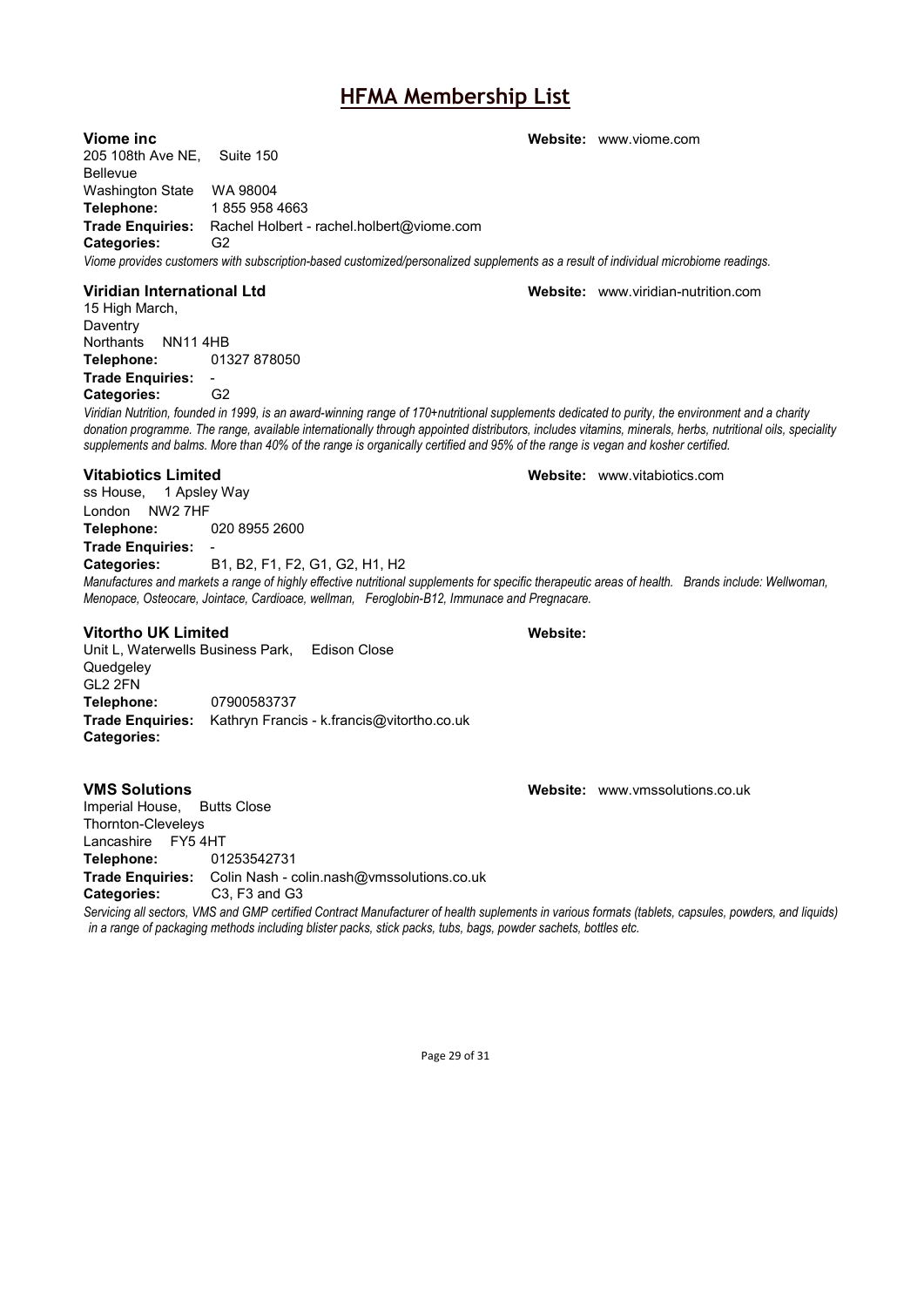**VTMN Website:** [www.vtmn.com](http://www.vtmn.com/) 231 Vauxhall Bridge Road, SW1V 1AD **Telephone:** 02079534005 **Trade Enquiries:** Christan Billinghurst - christian@vtmn.com **Categories:** *A science-led, health supplement company aimed for modern professionals.* **Wassen International Ltd Website:** [www.wassen.com](http://www.wassen.com/) Unit 11, Waterside Park, Livingstone Road Hessle Hull HU13 0EG<br>Telephone: **Telephone:** 0330 088 3375 / 07761 235 745 **Trade Enquiries:** - **Categories:** G1, G2, G3, H1, H2, H3 *Manufacturer, sales and marketing of vitamins, minerals and supplements* **Weleda UK Ltd Website:** <https://www.weleda.co.uk/> Heanor Road, Iikrston Derbyshire DE7 8DR **Telephone: Trade Enquiries:** - **Categories:** B1, B2, G1, G2, H1, H2, J1, J2, K1, L1, L2 *Manufacturer and specialist in natural & organic baby skincare products, body & facial skin care products, bath and shower products, natural OTC anthroposophic and homeopathic medicines, natural food supplements and natural pharmacy/prescription medicines.* **Wild Nutrition Website:** [www.wildnutrition.com](http://www.wildnutrition.com/) Unit 2, The old Brewery, Thomas Street Lewes BN7 2FQ **Telephone:** 01273 477898

**Trade Enquiries:** - **Categories:** *Wild Nutrition is a UK based food supplement company using Food - Grown technology to produce expertly formulated products for the retail and prectitioner market.*

The Willows, Ashford House Business Complex Ashford Co. Wicklow **Telephone:** 00 353 404 42630 **Trade Enquiries:** - **Categories:** B2, C2, E2, F2, G2, H2

**Willows Ingredients Website:** [www.willowsingredients.ie](http://www.willowsingredients.ie/)

Page 30 of 31